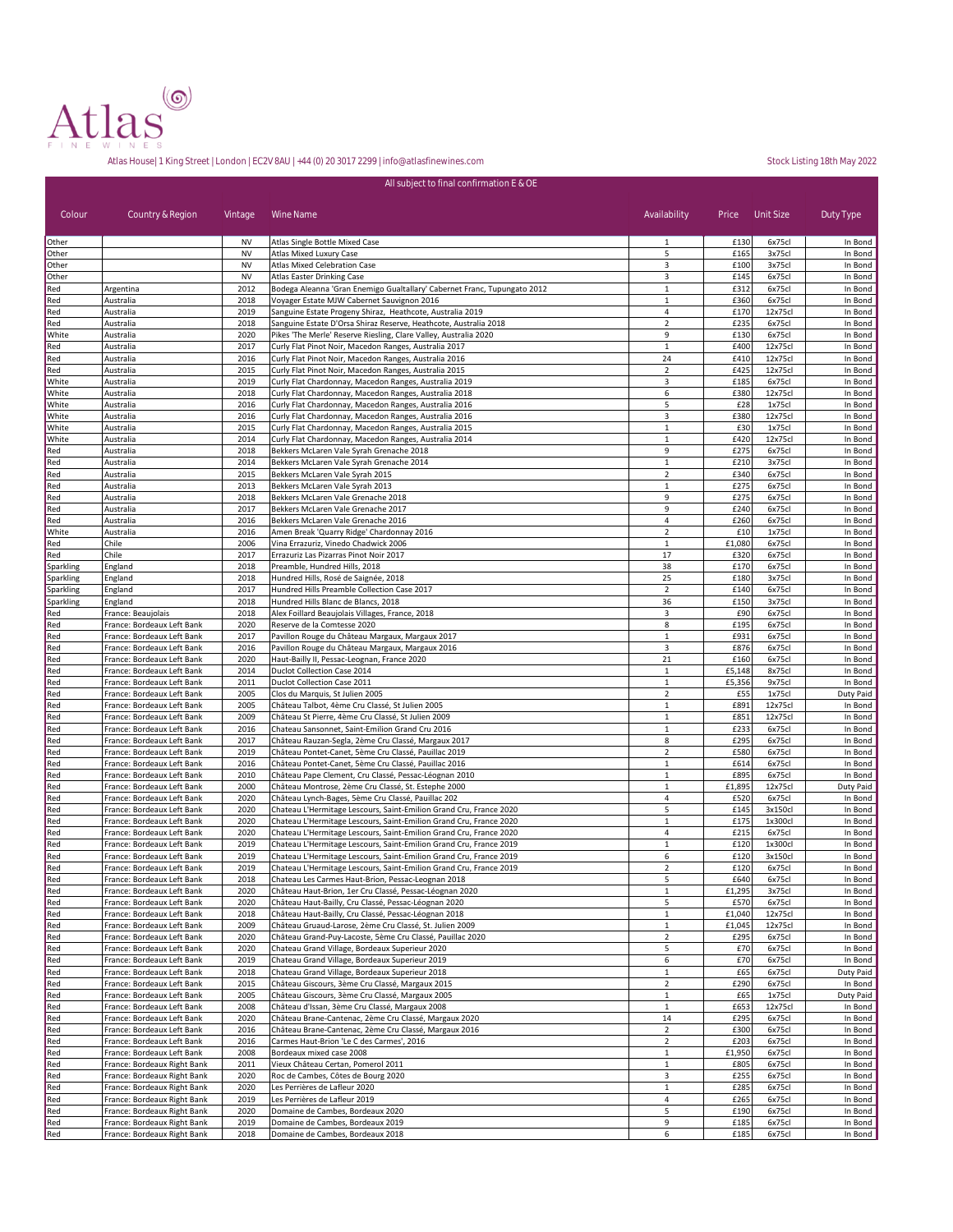| All subject to final confirmation E & OE |                                                            |              |                                                                                                                |                                |                  |                    |                    |
|------------------------------------------|------------------------------------------------------------|--------------|----------------------------------------------------------------------------------------------------------------|--------------------------------|------------------|--------------------|--------------------|
| Colour                                   | Country & Region                                           | Vintage      | Wine Name                                                                                                      | Availability                   | Price            | Unit Size          | Duty Type          |
| Red                                      | France: Bordeaux Right Bank                                | 2017         | Domaine de Cambes, Bordeaux 2017                                                                               | 7                              | £170             | 6x75cl             | In Bond            |
| Red                                      | France: Bordeaux Right Bank                                | 2020         | Château Tertre Roteboeuf, Grand Cru Classé, St Emilion 2020                                                    | 1                              | £785             | 6x75cl             | In Bond            |
| Red                                      | France: Bordeaux Right Bank                                | 2015         | Château Tertre Roteboeuf, Grand Cru Classé, St Emilion 2015                                                    | 1                              | £1,010           | 6x75cl             | In Bond            |
| Red<br>Red                               | France: Bordeaux Right Bank<br>France: Bordeaux Right Bank | 2014<br>2015 | Château Tertre Roteboeuf, Grand Cru Classé, St Emilion 2014<br>Chateau Petit-Figeac, Saint-Emilion 2015        | 1<br>$\overline{4}$            | £653<br>£60      | 6x75cl<br>1x75cl   | In Bond<br>In Bond |
| Red                                      | France: Bordeaux Right Bank                                | 2020         | Château Moulin Saint-Georges, Grand Cru, St Emilion 2020                                                       | $\overline{2}$                 | £135             | 6x75cl             | In Bond            |
| Red                                      | France: Bordeaux Right Bank                                | 2004         | Château Magdelaine, Grand Cru Classé, St Emilion 2004                                                          | $\mathbf{1}$                   | £569             | 12x75cl            | In Bond            |
| Red                                      | France: Bordeaux Right Bank                                | 2018         | Chateau l'If, Saint-Emilion Grand Cru 2018                                                                     | $\mathbf{1}$                   | £840             | 6x75cl             | In Bond            |
| Red                                      | France: Bordeaux Right Bank                                | 2017         | Chateau l'If, Saint-Emilion Grand Cru 2017                                                                     | $\overline{2}$                 | £475             | 3x75cl             | In Bond            |
| Red                                      | France: Bordeaux Right Bank                                | 2014         | Chateau l'If, Saint-Emilion Grand Cru 2014                                                                     | $\mathbf{1}$                   | £545             | 6x75cl             | In Bond            |
| Red                                      | France: Bordeaux Right Bank                                | 2012         | Chateau l'If, Saint-Emilion Grand Cru 2012                                                                     | $\mathbf{1}$                   | £594             | 6x75cl             | In Bond            |
| Red                                      | France: Bordeaux Right Bank                                | 2011<br>2010 | Château l'Evangile, Pomerol 2011                                                                               | $\mathbf{1}$<br>$\mathbf{1}$   | £600             | 3x150cl            | In Bond            |
| Red<br>Red                               | France: Bordeaux Right Bank<br>France: Bordeaux Right Bank | 2006         | Château l'Evangile, Pomerol 2010<br>Château l'Evangile, Pomerol 2006                                           | $\overline{2}$                 | £1,188<br>£1,325 | 6x75cl<br>12x75cl  | In Bond<br>In Bond |
| Red                                      | France: Bordeaux Right Bank                                | 2011         | Château Lafleur, Pomerol 2011                                                                                  | $\overline{2}$                 | £2,275           | 6x75cl             | In Bond            |
| Red                                      | France: Bordeaux Right Bank                                | 2008         | Chateau La Violette, Pomerol, France 2008                                                                      | $\mathbf{1}$                   | £2,376           | 6x150cl            | In Bond            |
| Red                                      | France: Bordeaux Right Bank                                | 2020         | Château La Conseillante, Pomerol 2020                                                                          | $\mathbf{1}$                   | £465             | 3x75cl             | In Bond            |
| Red                                      | France: Bordeaux Right Bank                                | 2020         | Chateau La Clotte, Saint-Emilion Grand Cru 2020                                                                | $\overline{7}$                 | £285             | 6x75cl             | In Bond            |
| Red                                      | France: Bordeaux Right Bank                                | 2019         | Chateau La Clotte, Saint-Emilion Grand Cru 2019                                                                | $\mathbf{1}$                   | £325             | 6x75cl             | In Bond            |
| Red<br>Red                               | France: Bordeaux Right Bank<br>France: Bordeaux Right Bank | 2016<br>2019 | Chateau Haut-Simard, Saint-Emilion, France 2016<br>Château Guillot-Clauzel, Pomerol 2019                       | 16<br>8                        | £195<br>£380     | 12x75cl<br>6x75cl  | In Bond<br>In Bond |
| Red                                      | France: Bordeaux Right Bank                                | 2020         | Château Figeac, Grand Cru Classé, St Emilion 2020                                                              | 14                             | £935             | 6x75cl             | In Bond            |
| Red                                      | France: Bordeaux Right Bank                                | 2019         | Château Figeac, Grand Cru Classé, St Emilion 2019                                                              | $\overline{2}$                 | £1,240           | 6x75cl             | In Bond            |
| Red                                      | France: Bordeaux Right Bank                                | 2016         | Château Figeac, Grand Cru Classé, St Emilion 2016                                                              | $\mathbf{1}$                   | £1,070           | 6x75cl             | In Bond            |
| Red                                      | France: Bordeaux Right Bank                                | 2017         | Château Feytit-Clinet, Pomerol 2017                                                                            | 1                              | £280             | 6x75cl             | In Bond            |
| Red                                      | France: Bordeaux Right Bank                                | 2016         | Château Canon, Grand Cru Classé, St Emilion 2016                                                               | $\mathbf{1}$                   | £1,320           | 12x75cl            | In Bond            |
| Red                                      | France: Bordeaux Right Bank                                | 2015         | Château Canon, Grand Cru Classé, St Emilion 2015                                                               | 1                              | £1,150           | 6x75cl             | In Bond            |
| Red                                      | France: Bordeaux Right Bank                                | 2009         | Château Canon, Grand Cru Classé, St Emilion 2009<br>Château Berliquet, Grand Cru Classé, St. Emilion 2018      | $\mathbf 2$                    | £1,396<br>£195   | 12x75cl            | In Bond            |
| Red<br>Red                               | France: Bordeaux Right Bank<br>France: Bordeaux Right Bank | 2018<br>2011 | Château Beauséjour (Duffau-Lagarrosse), Grand Cru Classé, St Emilion 2011                                      | 10<br>$\mathbf 1$              | £738             | 6x75cl<br>12x75cl  | In Bond<br>In Bond |
| Red                                      | France: Bordeaux Right Bank                                | 2010         | Château Beauséjour (Duffau-Lagarrosse), Grand Cru Classé, St Emilion 2010                                      | $\overline{2}$                 | £1,322           | 6x75cl             | In Bond            |
| Red                                      | France: Bordeaux Right Bank                                | 2015         | Château Ausone, Premier Grand Cru Classé (A), St Emilion 2015                                                  | $\mathbf{1}$                   | £1,873           | 3x75cl             | In Bond            |
| Red                                      | France: Bordeaux Right Bank                                | 2014         | Château Ausone, Premier Grand Cru Classé (A), St Emilion 2014                                                  | $\mathbf{1}$                   | £2,292           | 6x75cl             | In Bond            |
| White                                    | France: Bordeaux Sweet                                     | 2016         | Château Rieussec, 1er Cru Classé, Sauternes 2016                                                               | $\mathbf{1}$                   | £170             | 6x75cl             | In Bond            |
| White                                    | France: Bordeaux Sweet                                     | 1975         | Château Gilette, Sauternes, Creme de Tet 1975                                                                  | $\mathbf{1}$                   | £2,079           | 12x75cl            | Duty Paid          |
| White                                    | France: Bordeaux Sweet                                     | 2004         | Château Doisy-Vedrines, 2ème Cru Classé, Sauternes 2004                                                        | $\mathbf{1}$                   | £446             | 12x75cl            | In Bond            |
| White<br>White                           | France: Bordeaux Sweet<br>France: Bordeaux Sweet           | 2004<br>2007 | Château Coutet, 1er Cru Classé, Barsac 2004<br>Château Climens, 1er Cru Classé, Barsac 2007                    | $\mathbf{1}$<br>$\mathbf{1}$   | £310<br>£569     | 12x75cl<br>12x37cl | In Bond<br>In Bond |
| White                                    | France: Bordeaux White                                     | 2020         | Les Champs Libres Bordeaux 2020                                                                                | $\overline{2}$                 | £315             | 6x75cl             | In Bond            |
| White                                    | France: Bordeaux White                                     | 2019         | Les Champs Libres Bordeaux 2019                                                                                | $\overline{2}$                 | £265             | 6x75cl             | In Bond            |
| White                                    | France: Bordeaux White                                     | 2018         | Les Champs Libres Bordeaux 2018                                                                                | 4                              | £149             | 3x75cl             | In Bond            |
| White                                    | France: Bordeaux White                                     | 2018         | Les Champs Libres Bordeaux 2018                                                                                | 3                              | £260             | 6x75cl             | In Bond            |
| White                                    | France: Bordeaux White                                     | 2020         | Domaine de Chevalier Blanc, Graves 2020                                                                        | $\overline{2}$                 | £395             | 6x75cl             | In Bond            |
| White                                    | France: Bordeaux White                                     | 2014         | Domaine de Chevalier Blanc, Graves 2014                                                                        | $\mathbf{1}$                   | £323             | 6x75cl             | In Bond            |
| White<br>White                           | France: Bordeaux White                                     | 2006<br>2012 | Domaine de Chevalier Blanc, Graves 2006<br>Clos des Lunes 'Lune d'Or' 2012                                     | $\mathbf{1}$<br>$\mathbf{1}$   | £733<br>£105     | 12x75cl<br>3x75cl  | In Bond<br>In Bond |
| White                                    | France: Bordeaux White<br>France: Bordeaux White           | 2017         | Château Smith-Haut-Lafitte Blanc, Pessac-Léognan 2017                                                          | $1\,$                          | £436             | 6x75cl             | In Bond            |
| White                                    | France: Bordeaux White                                     | 2016         | Chateau Gazin Rocquencourt Blanc, Pessac-Leognan, 2016                                                         | 8                              | £135             | 6x75cl             | In Bond            |
| White                                    | France: Bordeaux White                                     | 2012         | Chateau Cos d'Estournel blanc 2012                                                                             | $\mathbf 1$                    | £455             | 6x75cl             | In Bond            |
| Red                                      | France: Burgundy Red                                       | 2020         | Taupenot Merme, Gevrey Chambertin Bel Air 1er Cru 2020                                                         | $\mathbf{1}$                   | £540             | 6x75cl             | In Bond            |
| Red                                      | France: Burgundy Red                                       | 2012         | Roche Bellene, Gevrey Chambertin 1er cru, Lavaut St Jacques 2012                                               | $\overline{2}$                 | £589             | 6x75cl             | In Bond            |
| Red                                      | France: Burgundy Red                                       | 2017         | Ponsot Assortiment Grands Crus 2017                                                                            | 1                              | £3,500           | 12x75cl            | In Bond            |
| Red                                      | France: Burgundy Red                                       | 2010         | Ponsot Assortiment Grands Crus 2010                                                                            | $1\,$                          | £6,490           | 12x75cl            | In Bond            |
| Red<br>Red                               | France: Burgundy Red<br>France: Burgundy Red               | 2005<br>2012 | Nicolas Potel, Clos de Vougeot Grand Cru 2005<br>Maison Louis Jadot, Chambertin Clos de Bèze Grand Cru 2012    | $1\,$<br>$\mathbf{1}$          | £825<br>£1,693   | 6x75cl<br>6x75cl   | In Bond<br>In Bond |
| Red                                      | France: Burgundy Red                                       | 2018         | Louis Jadot, Clos Saint-Denis, Grand Cru, Cote de Nuits 2018                                                   | 1                              | £1,320           | 6x75cl             | In Bond            |
| Red                                      | France: Burgundy Red                                       | 2016         | Louis Jadot Domaine des Heritiers Beaune 1ere Cru Les Greves 2016                                              | 5                              | £255             | 6x75cl             | In Bond            |
| Red                                      | France: Burgundy Red                                       | 2017         | Louis Jadot Clos de la Roche Grand Cru 2017                                                                    | $\overline{2}$                 | £900             | 6x75cl             | In Bond            |
| Red                                      | France: Burgundy Red                                       | 2016         | Louis Jadot Clos de la Roche Grand Cru 2016                                                                    | $\overline{2}$                 | £910             | 6x75cl             | In Bond            |
| Red                                      | France: Burgundy Red                                       | 2019         | Laurent Ponsot Griotte-Chambertin Grand Cru 'Cuvee du Saule', 2019                                             | 3                              | £2,650           | 6x75cl             | In Bond            |
| Red                                      | France: Burgundy Red                                       | 2018         | Laurent Ponsot Clos Saint Denis Grand Cru 'Cuvee du Merisier', 2018                                            | $\overline{2}$                 | £2,950           | 6x75cl             | In Bond            |
| Red                                      | France: Burgundy Red<br>France: Burgundy Red               | 2015<br>2020 | Joseph Faiveley Chambolle-Musigny 1er Cru Les Charmes 2015<br>Joseph Drouhin, Clos Vougeot Grand Cru 2020      | $\overline{2}$<br>3            | £510<br>£1,200   | 6x75cl<br>6x75cl   | In Bond<br>In Bond |
| Red<br>Red                               | France: Burgundy Red                                       | 2017         | Joseph Drouhin, Clos Vougeot Grand Cru 2017                                                                    | $\overline{2}$                 | £915             | 6x75cl             | In Bond            |
| Red                                      | France: Burgundy Red                                       | 2015         | Joseph Drouhin, Clos Vougeot Grand Cru 2015                                                                    | 4                              | £1,030           | 6x75cl             | In Bond            |
| Red                                      | France: Burgundy Red                                       | 2017         | Joseph Drouhin Charmes-Chambertin Grand Cru, Cote de Nuits, France 2017                                        | $\mathbf{1}$                   | £875             | 6x75cl             | In Bond            |
| Red                                      | France: Burgundy Red                                       | 2020         | Joseph Drouhin Chambolle-Musigny Premier Cru 2020                                                              | $\mathbf{1}$                   | £445             | 6x75cl             | In Bond            |
| Red                                      | France: Burgundy Red                                       | 2018         | Domaine Taupenot-Merme, Nuits St Georges 1er Cru, Les Pruliers 2018                                            | 3                              | £395             | 6x75cl             | In Bond            |
| Red                                      | France: Burgundy Red                                       | 2020         | Domaine Taupenot-Merme, Morey-Saint-Denis 2020                                                                 | $\mathbf{1}$                   | £300             | 6x75cl             | In Bond            |
| Red                                      | France: Burgundy Red                                       | 2020         | Domaine Taupenot-Merme, Morey-Saint-Denis 1er Cru, La Riotte 2020                                              | $\overline{2}$                 | £480             | 6x75cl             | In Bond            |
| Red<br>Red                               | France: Burgundy Red<br>France: Burgundy Red               | 2020<br>2020 | Domaine Taupenot-Merme, Mazoyères Chambertin Grand Cru 2020<br>Domaine Taupenot-Merme, Gevrey-Chambertin, 2020 | $\mathbf{1}$<br>$\overline{2}$ | £1,200<br>£225   | 6x75cl<br>6x75cl   | In Bond<br>In Bond |
| Red                                      | France: Burgundy Red                                       | 2020         | Domaine Taupenot-Merme, Charmes Chambertin Grand Cru 2020                                                      | $\overline{2}$                 | £1,020           | 6x75cl             | In Bond            |
| Red                                      | France: Burgundy Red                                       | 2020         | Domaine Taupenot-Merme, Chambolle-Musigny 2020                                                                 | $\mathbf 1$                    | £270             | 6x75cl             | In Bond            |
| Red                                      | France: Burgundy Red                                       | 2018         | Domaine Taupenot-Merme, Chambolle-Musigny 2018                                                                 | $\mathbf{1}$                   | £225             | 6x75cl             | In Bond            |
| Red                                      | France: Burgundy Red                                       | 2017         | Domaine Taupenot-Merme, Chambolle-Musigny 2017                                                                 | $\mathbf{1}$                   | £225             | 6x75cl             | In Bond            |
| Red                                      | France: Burgundy Red                                       | 2013         | Domaine Sirugue, Vosne-Romanée 1er Cru, Les Petits Monts 2013                                                  | $\mathbf{1}$                   | £1,175           | 12x75cl            | In Bond            |
| Red                                      | France: Burgundy Red                                       | 2011         | Domaine Sirugue, Vosne-Romanée 1er Cru, Les Petits Monts 2011                                                  | 1                              | £1,125           | 12x75cl            | In Bond            |
| Red                                      | France: Burgundy Red                                       | 2019         | Domaine Ponsot, Morey-Saint-Denis, Cuvée des Grives 2019                                                       | $\mathbf{1}$                   | £245             | 6x75cl             | In Bond            |
| Red                                      | France: Burgundy Red                                       | 2018         | Domaine Ponsot, Morey-Saint-Denis 1er Cru, Cuvée des Alouettes 2018                                            | $\mathbf{1}$                   | £540             | 3x150cl            | In Bond            |
| Red<br>Red                               | France: Burgundy Red<br>France: Burgundy Red               | 2019<br>2012 | Domaine Ponsot, Clos de Vougeot Grand Cru 2019<br>Domaine Ponsot, Clos de la Roche Vieilles Vignes 2012        | $\mathbf{1}$<br>6              | £1,200<br>£2,584 | 6x75cl<br>6x75cl   | In Bond<br>In Bond |
| Red                                      | France: Burgundy Red                                       | 2019         | Domaine Ponsot Charmes-Chambertin Grand Cru Cuvee des Merles, Cote de Nuits 2019                               | $\mathbf{1}$                   | £1,150           | 6x75cl             | In Bond            |
| Red                                      | France: Burgundy Red                                       | 2016         | Domaine Perrot-Minot Morey-Saint-Denis 1er Cru La Riotte Vieilles Vignes 2016                                  | $\mathbf{1}$                   | £698             | 6x75cl             | In Bond            |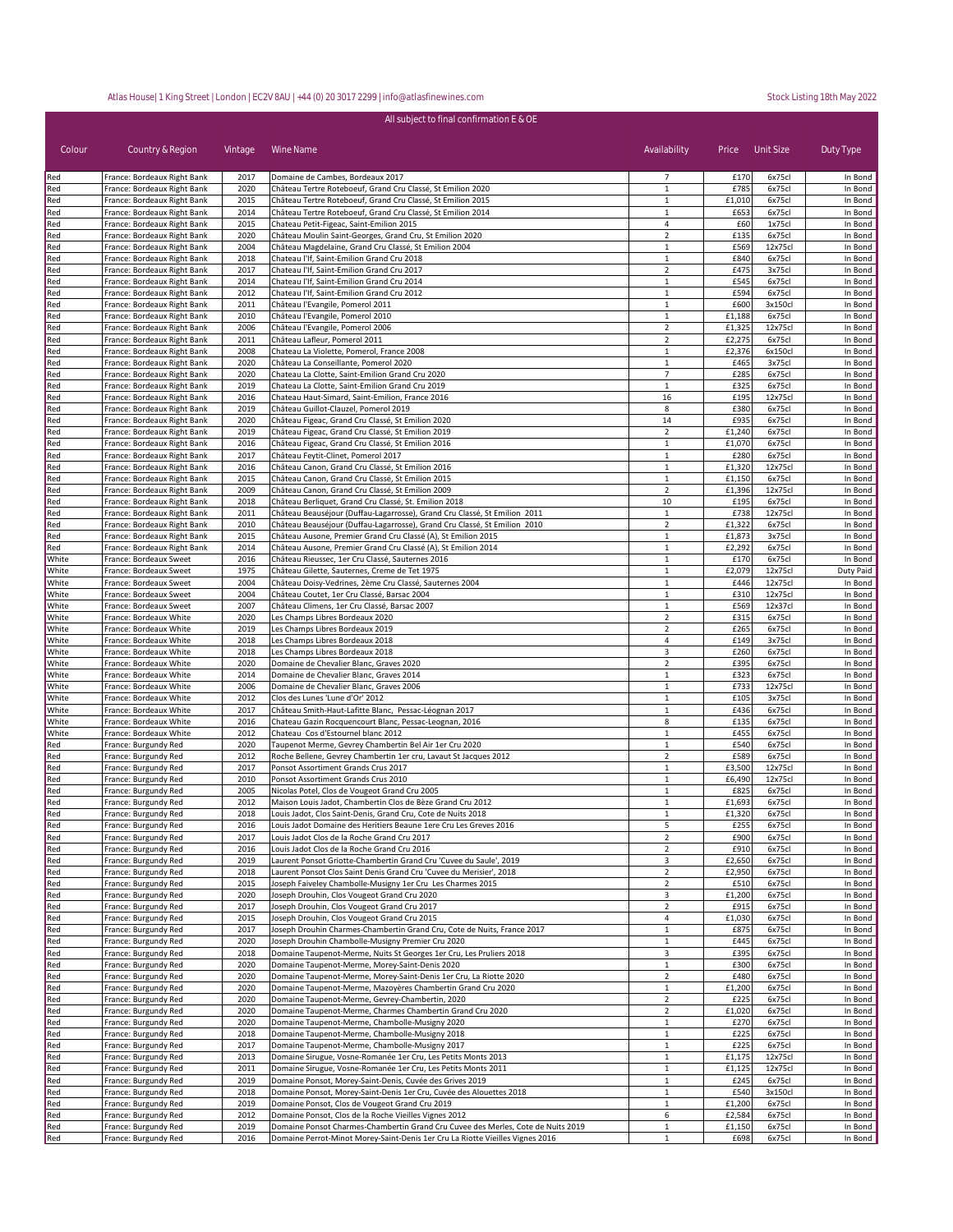| All subject to final confirmation E & OE |                                              |              |                                                                                                                                                                    |                                  |                |                    |                      |
|------------------------------------------|----------------------------------------------|--------------|--------------------------------------------------------------------------------------------------------------------------------------------------------------------|----------------------------------|----------------|--------------------|----------------------|
| Colour                                   | Country & Region                             | Vintage      | Wine Name                                                                                                                                                          | Availability                     |                | Price Unit Size    | Duty Type            |
| Red                                      | France: Burgundy Red                         | 2016         | Domaine Perrot-Minot Bourgogne Rouge 2016                                                                                                                          | 4                                | £30            | 1x75cl             | In Bond              |
| Red                                      | France: Burgundy Red                         | 2016         | Domaine Perrot-Minot Bourgogne Rouge 2016                                                                                                                          | $\mathbf 1$                      | £190           | 6x75cl             | In Bond              |
| Red<br>Red                               | France: Burgundy Red<br>France: Burgundy Red | 2016<br>2005 | Domaine Perrot-Minot Bourgogne Rouge 2016<br>Domaine Michel Gros, Vosne 1er Cru, Clos de Réas 2005                                                                 | 4<br>$\mathbf{1}$                | £190<br>£150   | 6x75cl<br>1x75cl   | In Bond<br>Duty Paid |
| Red                                      | France: Burgundy Red                         | 2005         | Domaine Marquis d'Angerville, Volnay 1er Cru, Taillepieds 2005                                                                                                     | 1                                | £150           | 1x75cl             | Duty Paid            |
| Red                                      | France: Burgundy Red                         | 2017         | Domaine Louis Jadot, Gevrey-Chambertin Premier Cru Clos Saint-Jacques 2017                                                                                         | $\mathbf{1}$                     | £550           | 6x75cl             | In Bond              |
| Red                                      | France: Burgundy Red                         | 2017         | Domaine Louis Jadot, Clos de Vougeot Grand Cru 2017                                                                                                                | 1                                | £640           | 6x75cl             | In Bond              |
| Red                                      | France: Burgundy Red<br>France: Burgundy Red | 2016<br>2017 | Domaine Louis Jadot, Clos de Vougeot Grand Cru 2016<br>Domaine Louis Jadot, Chapelle-Chambertin Grand Cru 2017                                                     | $\overline{2}$<br>$\overline{2}$ | £610<br>£1,010 | 6x75cl<br>6x75cl   | In Bond              |
| Red<br>Red                               | France: Burgundy Red                         | 2016         | Domaine Louis Jadot, Chapelle-Chambertin Grand Cru 2016                                                                                                            | $\mathbf{1}$                     | £745           | 6x75cl             | In Bond<br>In Bond   |
| Red                                      | France: Burgundy Red                         | 2015         | Domaine Louis Jadot, Chapelle-Chambertin Grand Cru 2015                                                                                                            | $\mathbf{1}$                     | £861           | 6x75cl             | In Bond              |
| Red                                      | France: Burgundy Red                         | 2014         | Domaine Louis Jadot, Chapelle-Chambertin Grand Cru 2014                                                                                                            | $\overline{2}$                   | £698           | 6x75cl             | In Bond              |
| Red                                      | France: Burgundy Red                         | 2015         | Domaine Louis Jadot, Bonnes Mares Grand Cru 2015                                                                                                                   | $\mathbf{1}$                     | £594           | 3x75cl             | In Bond              |
| Red<br>Red                               | France: Burgundy Red<br>France: Burgundy Red | 2019<br>2018 | Domaine Lecheneaut, Nuits-Saint-Georges, Les Chouillets, Vieilles Vignes 2019<br>Domaine Lecheneaut, Nuits-Saint-Georges, Les Chouillets, Vieilles Vignes 2018     | 5<br>4                           | £210<br>£210   | 6x75cl<br>6x75cl   | In Bond<br>In Bond   |
| Red                                      | France: Burgundy Red                         | 2020         | Domaine Lecheneaut, Nuits-Saint-Georges, 2020                                                                                                                      | 3                                | £195           | 6x75cl             | In Bond              |
| Red                                      | France: Burgundy Red                         | 2019         | Domaine Lecheneaut, Nuits-Saint-Georges, 2019                                                                                                                      | 15                               | £180           | 6x75cl             | In Bond              |
| Red                                      | France: Burgundy Red                         | 2018         | Domaine Lecheneaut, Nuits-Saint-Georges, 2018                                                                                                                      | $\overline{7}$                   | £360           | 12x75cl            | In Bond              |
| Red                                      | France: Burgundy Red                         | 2017         | Domaine Lecheneaut, Nuits-Saint-Georges, 2017                                                                                                                      | 9                                | £340           | 12x75cl            | In Bond              |
| Red<br>Red                               | France: Burgundy Red<br>France: Burgundy Red | 2016<br>2020 | Domaine Lecheneaut, Nuits-Saint-Georges, 2016<br>Domaine Lecheneaut, Nuits-Saint-Georges, 1er Cru, Les Pruliers 2020                                               | 3<br>$\overline{2}$              | £340<br>£360   | 12x75cl<br>6x75cl  | In Bond<br>In Bond   |
| Red                                      | France: Burgundy Red                         | 2012         | Domaine Lecheneaut, Nuits-Saint-Georges, 1er Cru, Les Pruliers 2012                                                                                                | $\mathbf{1}$                     | £310           | 6x75cl             | In Bond              |
| Red                                      | France: Burgundy Red                         | 2020         | Domaine Lecheneaut, Nuits-Saint-Georges, 1er Cru, Les Damodes 2020                                                                                                 | $\mathbf{1}$                     | £360           | 6x75cl             | In Bond              |
| Red                                      | France: Burgundy Red                         | 2019         | Domaine Lecheneaut, Nuits-Saint-Georges, 1er Cru, Les Damodes 2019                                                                                                 | $\mathbf{1}$                     | £330           | 6x75cl             | In Bond              |
| Red                                      | France: Burgundy Red                         | 2018         | Domaine Lecheneaut, Nuits-Saint-Georges, 1er Cru, Les Damodes 2018                                                                                                 | 5                                | £330           | 6x75cl             | In Bond              |
| Red<br>Red                               | France: Burgundy Red<br>France: Burgundy Red | 2013<br>2019 | Domaine Lecheneaut, Nuits-Saint-Georges, 1er Cru, Les Damodes 2013<br>Domaine Lecheneaut, Morey-St.Denis 2019                                                      | $\mathbf{1}$<br>$\mathbf{1}$     | £248<br>£210   | 6x75cl<br>6x75cl   | In Bond<br>In Bond   |
| Red                                      | France: Burgundy Red                         | 2018         | Domaine Lecheneaut, Morey-St.Denis 2018                                                                                                                            | $\overline{2}$                   | £195           | 6x75cl             | In Bond              |
| Red                                      | France: Burgundy Red                         | 2017         | Domaine Lecheneaut, Morey-St.Denis 2017                                                                                                                            | $\mathbf 2$                      | £180           | 6x75cl             | In Bond              |
| Red                                      | France: Burgundy Red                         | 2019         | Domaine Lecheneaut, Gevrey-Chambertin 2019                                                                                                                         | 5                                | £210           | 6x75cl             | In Bond              |
| Red                                      | France: Burgundy Red                         | 2018         | Domaine Lecheneaut, Gevrey-Chambertin 2018                                                                                                                         | $\overline{2}$                   | £200           | 6x75cl             | In Bond              |
| Red                                      | France: Burgundy Red                         | 2017         | Domaine Lecheneaut, Gevrey-Chambertin 2017<br>Domaine Lecheneaut, Clos de la Roche, Grand Cru 2019                                                                 | 7                                | £180           | 6x75cl             | In Bond              |
| Red<br>Red                               | France: Burgundy Red<br>France: Burgundy Red | 2019<br>2019 | Domaine Lecheneaut, Bourgogne Hautes-Côtes de Nuits 2019                                                                                                           | $\mathbf 2$<br>12                | £450<br>£105   | 3x75cl<br>6x75cl   | In Bond<br>In Bond   |
| Red                                      | France: Burgundy Red                         | 2018         | Domaine Lecheneaut, Bourgogne Hautes-Côtes de Nuits 2018                                                                                                           | $\mathbf{1}$                     | £220           | 12x75cl            | In Bond              |
| Red                                      | France: Burgundy Red                         | 2020         | Domaine Latour-Giraud, Volnay Premier Cru, Clos des Chenes 2020                                                                                                    | 8                                | £270           | 6x75cl             | In Bond              |
| Red                                      | France: Burgundy Red                         | 2019         | Domaine Latour-Giraud, Volnay Premier Cru, Clos des Chenes 2019                                                                                                    | 5                                | £270           | 6x75cl             | In Bond              |
| Red                                      | France: Burgundy Red                         | 2018         | Domaine Latour-Giraud, Volnay Premier Cru, Clos des Chenes 2018                                                                                                    | 3                                | £270           | 6x75cl             | In Bond              |
| Red<br>Red                               | France: Burgundy Red<br>France: Burgundy Red | 2017<br>2016 | Domaine Latour-Giraud, Volnay Premier Cru, Clos des Chenes 2017<br>Domaine Latour-Giraud, Volnay Premier Cru, Clos des Chenes 2016                                 | 4<br>4                           | £270<br>£270   | 6x75cl<br>6x75cl   | In Bond<br>In Bond   |
| Red                                      | France: Burgundy Red                         | 2014         | Domaine Latour-Giraud, Volnay Premier Cru, Clos des Chenes 2014                                                                                                    | $\mathbf{1}$                     | £240           | 6x75cl             | In Bond              |
| Red                                      | France: Burgundy Red                         | 2015         | Domaine Lamarche, La Grande Rue Grand Cru Monopole 2015                                                                                                            | $\mathbf{1}$                     | £3,400         | 6x75cl             | In Bond              |
| Red                                      | France: Burgundy Red                         | 2008         | Domaine Lamarche, La Grande Rue Grand Cru Monopole 2008                                                                                                            | $\mathbf{1}$                     | £400           | 1x75cl             | Duty Paid            |
| Red                                      | France: Burgundy Red                         | 2009         | Domaine Jean-Marc Pillot, Chassagne-Montrachet Rouge 1er Cru, Clos St Jean 2009                                                                                    | $\mathbf{1}$                     | £495           | 12x75cl            | In Bond              |
| Red<br>Red                               | France: Burgundy Red<br>France: Burgundy Red | 2014<br>2013 | Domaine Humbert Frères, Gevrey-Chambertin 1er Cru, Petite Chapelle 2014                                                                                            | $\mathbf{1}$<br>$\mathbf{1}$     | £360<br>£446   | 6x75cl<br>6x75cl   | In Bond<br>In Bond   |
| Red                                      | France: Burgundy Red                         | 2007         | Domaine Humbert Frères, Gevrey-Chambertin 1er Cru, Estournelles St Jacques 2013<br>Domaine Humbert Frères, Gevrey-Chambertin 1er Cru, Estournelles St Jacques 2007 | $\mathbf{1}$                     | £743           | 12x75cl            | In Bond              |
| Red                                      | France: Burgundy Red                         | 2014         | Domaine Humbert Frères, Gevrey-Chambertin 1er Cru, Craipillot 2014                                                                                                 | $\mathbf{1}$                     | £340           | 6x75cl             | In Bond              |
| Red                                      | France: Burgundy Red                         | 2013         | Domaine Humbert Frères, Gevrey-Chambertin 1er Cru, Craipillot 2013                                                                                                 | $\overline{2}$                   | £335           | 6x75cl             | In Bond              |
| Red                                      | France: Burgundy Red                         | 2015         | Domaine Hudelot Baillet, Chambolle-Musigny 2015                                                                                                                    | $\overline{2}$                   | £510           | 12x75cl            | In Bond              |
| Red<br>Red                               | France: Burgundy Red<br>France: Burgundy Red | 2005<br>2005 | Domaine Henri, Volnay 1er Cru, Rougeotte 2005<br>Domaine Ghislaine Barthod, Chambolle-Musigny 1er Cru, Les Cras 2005                                               | $\mathbf{1}$<br>$\mathbf{1}$     | £822<br>£3,584 | 12x75cl<br>12x75cl | In Bond<br>In Bond   |
| Red                                      | France: Burgundy Red                         | 2012         | Domaine Georges Noellat Vosne-Romanee 1er Cru Les Chaumes 2012                                                                                                     | 1                                | £665           | 3x75cl             | In Bond              |
| Red                                      | France: Burgundy Red                         | 2016         | Domaine Gagey, Jadot, Clos Saint-Denis Grand Cru 2016                                                                                                              | 3                                | £1,235         | 6x75cl             | In Bond              |
| Red                                      | France: Burgundy Red                         | 2015         | Domaine Gagey, Jadot, Clos Saint-Denis Grand Cru 2015                                                                                                              | $\overline{2}$                   | £1,465         | 6x75cl             | In Bond              |
| Red                                      | France: Burgundy Red                         | 2014         | Domaine Gagey, Beaune Premier Cru Grèves 2014                                                                                                                      |                                  | £257           | 6x75cl             | In Bond              |
| Red                                      | France: Burgundy Red                         | 2014         | Domaine Francois Lamarche, Clos de Vougeot Grand Cru 2014                                                                                                          | 1                                | £655           | 6x75cl             | In Bond              |
| Red<br>Red                               | France: Burgundy Red<br>France: Burgundy Red | 2016<br>2006 | Domaine François Bertheau, Chambolle-Musigny 1er Cru Les Amoureuses 2016<br>Domaine Follin-Arbelet, Corton Grand Cru 2006                                          | $\mathbf{1}$<br>1                | £2,275<br>£45  | 6x75cl<br>1x75cl   | In Bond<br>Duty Paid |
| Red                                      | France: Burgundy Red                         | 2019         | Domaine Faiveley, Nuits-st- Georges 1er Cru Aux Chaignots 2019                                                                                                     | 3                                | £360           | 6x75cl             | In Bond              |
| Red                                      | France: Burgundy Red                         | 2015         | Domaine Faiveley, Nuits-st- Georges 1er Cru Aux Chaignots 2015                                                                                                     | $\mathbf{1}$                     | £340           | 6x75cl             | In Bond              |
| Red                                      | France: Burgundy Red                         | 2016         | Domaine Faiveley, Chambertin-Clos de Bèze Les Ouvrées Rodin 2016                                                                                                   | $\mathbf 2$                      | £790           | 1x75cl             | In Bond              |
| Red                                      | France: Burgundy Red                         | 2016<br>2019 | Domaine Faiveley Nuits-Saint-Georges 1er Cru Les Damodes 2016                                                                                                      | $\overline{2}$<br>5              | £250           | 6x75cl<br>6x75cl   | In Bond              |
| Red<br>Red                               | France: Burgundy Red<br>France: Burgundy Red | 2018         | Domaine Faiveley Les Porets-Saint-Georges, Nuits-Saint-Georges Premier Cru 2019<br>Domaine Faiveley Les Porets-Saint-Georges, Nuits-Saint-Georges Premier Cru 2018 | 3                                | £310<br>£290   | 6x75cl             | In Bond<br>In Bond   |
| Red                                      | France: Burgundy Red                         | 2020         | Domaine Dugat-Py Pommard La Levriere Tres Vieilles Vignes, 2020                                                                                                    | 4                                | £515           | 6x75cl             | In Bond              |
| Red                                      | France: Burgundy Red                         | 2020         | Domaine Dugat-Py Gevrey-Chambertin Vieilles Vignes, 2020                                                                                                           | 9                                | £475           | 6x75cl             | In Bond              |
| Red                                      | France: Burgundy Red                         | 2020         | Domaine Dugat-Py Bourgogne Cuvee Halinard, Burgundy, 2020                                                                                                          | $\overline{7}$                   | £220           | 6x75cl             | In Bond              |
| Red                                      | France: Burgundy Red                         | 2017         | Domaine Drouhin-Laroze, Gevrey-Chambertin 2017                                                                                                                     | $\overline{2}$                   | £185           | 6x75cl             | In Bond              |
| Red<br>Red                               | France: Burgundy Red<br>France: Burgundy Red | 2012<br>2008 | Domaine Drouhin-Laroze, Gevrey-Chambertin 2012<br>Domaine Drouhin-Laroze, Bonnes Mares Grand Cru 2008                                                              | $\mathbf{1}$<br>$\mathbf{1}$     | £335<br>£140   | 12x75cl<br>1x75cl  | In Bond<br>Duty Paid |
| Red                                      | France: Burgundy Red                         | 2020         | Domaine Drouhin-Laroze Gevrey-Chambertin Dix Climats, Cote de Nuits, 2020                                                                                          | $\overline{2}$                   | £210           | 6x75cl             | In Bond              |
| Red                                      | France: Burgundy Red                         | 2019         | Domaine Drouhin-Laroze Gevrey-Chambertin Dix Climats, Cote de Nuits, 2019                                                                                          | 3                                | £195           | 6x75cl             | In Bond              |
| Red                                      | France: Burgundy Red                         | 2018         | Domaine Drouhin-Laroze Gevrey-Chambertin Dix Climats, Cote de Nuits, 2018                                                                                          | $\overline{2}$                   | £185           | 6x75cl             | In Bond              |
| Red                                      | France: Burgundy Red                         | 2020         | Domaine Drouhin-Laroze Clos de Vougeot Grand Cru, Cote de Nuits, France 2020                                                                                       | $\overline{2}$                   | £720           | 6x75cl             | In Bond              |
| Red                                      | France: Burgundy Red                         | 2017         | Domaine des Héritiers Louis Jadot, Beaune Premier Cru Clos des Ursules 2017                                                                                        | $\overline{2}$                   | £270           | 6x75cl             | In Bond              |
| Red<br>Red                               | France: Burgundy Red<br>France: Burgundy Red | 2016<br>2019 | Domaine des Héritiers Louis Jadot, Beaune Premier Cru Clos des Ursules 2016<br>Domaine Denis Mortet, Fixin 2019                                                    | $\mathbf{1}$<br>$\overline{2}$   | £285<br>£260   | 3x150cl<br>6x75cl  | In Bond<br>In Bond   |
| Red                                      | France: Burgundy Red                         | 2006         | Domaine de Montille, Vosne-Romanée 1er Cru, Les Malconsorts, Christiane 2006                                                                                       | $\mathbf{1}$                     | £540           | 1x75cl             | Duty Paid            |
| Red                                      | France: Burgundy Red                         | 2005         | Domaine de Montille, Volnay 1er Cru, Les Taillepieds 2005                                                                                                          | $\mathbf{1}$                     | £150           | 1x75cl             | Duty Paid            |
| Red                                      | France: Burgundy Red                         | 2009         | Domaine de Montille, Volnay 1er Cru, Les Champans 2009                                                                                                             | $\mathbf{1}$                     | £620           | 6x75cl             | In Bond              |
| Red                                      | France: Burgundy Red                         | 2016         | Domaine Coquard-Loison-Fleurot Charmes-Chambertin Grand Cru 2016                                                                                                   | $\mathbf{1}$                     | £1,077         | 6x75cl             | In Bond              |
| Red<br>Red                               | France: Burgundy Red<br>France: Burgundy Red | 2016<br>2016 | Domaine Bitouzet-Prieure Clos des Chenes, Volnay 1er Cru 2016<br>Domaine Alain Burguet, Gevrey Chambertin Mes Favorites Vieilles Vignes 2016                       | $\overline{2}$<br>$\mathbf{1}$   | £345<br>£267   | 6x75cl<br>6x75cl   | In Bond<br>In Bond   |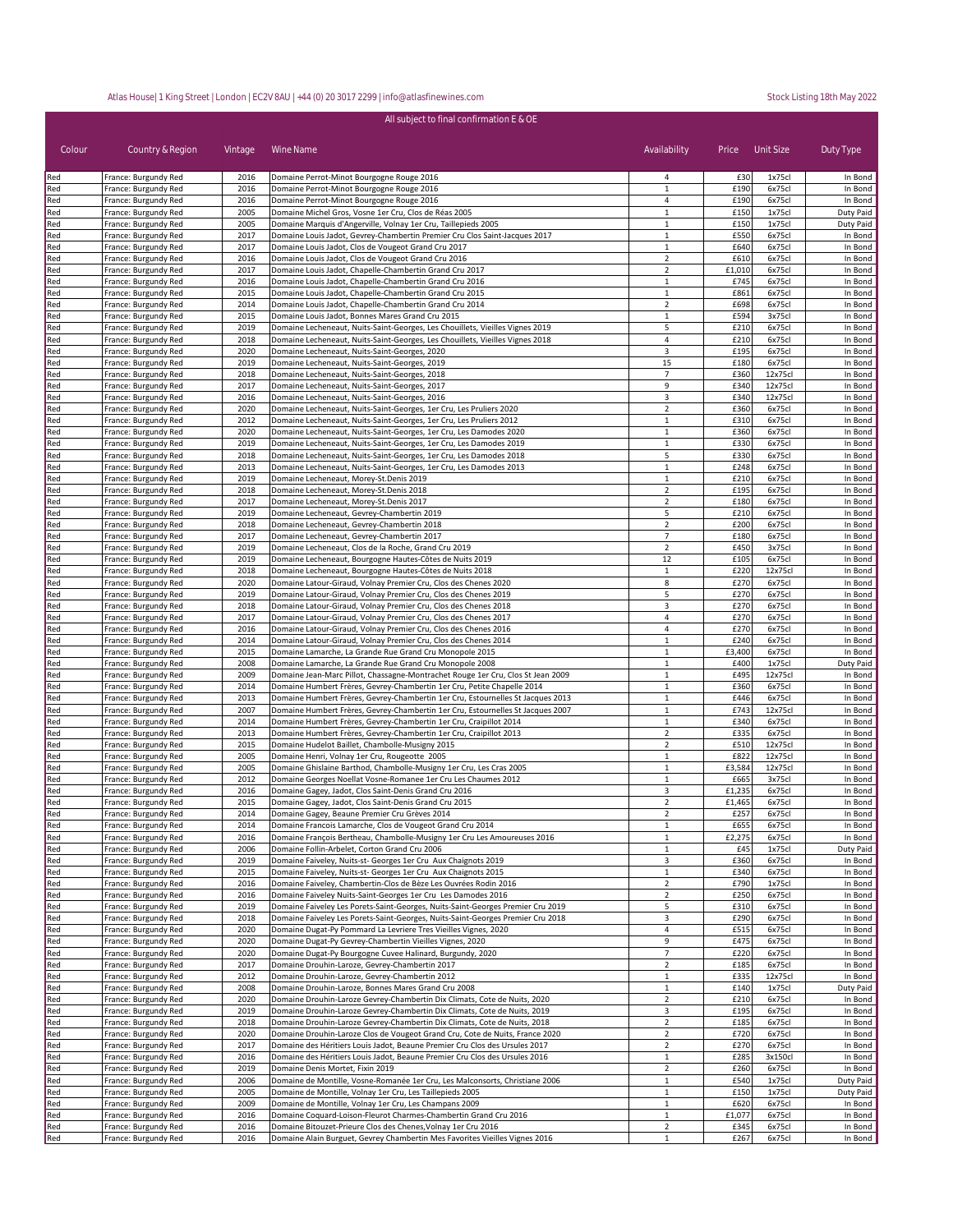| Colour                        | Country & Region                                 | Vintage      | Wine Name                                                                                                                                         | Availability                   | Price         | Unit Size        | Duty Type            |
|-------------------------------|--------------------------------------------------|--------------|---------------------------------------------------------------------------------------------------------------------------------------------------|--------------------------------|---------------|------------------|----------------------|
| Red<br>White                  | France: Burgundy Red                             | 2006<br>2015 | Chevillon, Nuits Saint Georges 1er Cru, Les Chaignots 2006                                                                                        | 1<br>$\mathbf{1}$              | £90<br>£1,420 | 1x75cl<br>6x75cl | Duty Paid<br>In Bond |
| White                         | France: Burgundy White<br>France: Burgundy White | 2020         | Vincent Girardin Batard-Montrachet Grand Cru, Cote de Beaune, France 2015<br>Patrick Javillier, Bourgogne Cote d'Or Blanc, Cuvée des Forgets 2020 | 12                             | £95           | 6x75cl           | In Bond              |
| White                         | France: Burgundy White                           | 2018         | Maison Morey-Coffinet Puligny-Montrachet 1er Cru Les Combettes 2018                                                                               | $\mathbf{1}$                   | £375          | 6x75cl           | In Bond              |
| White                         | France: Burgundy White                           | 2014         | Louis Jadot Bienvenues-Batard-Montrachet Grand Cru, Cote de Beaune, France 2014                                                                   | 4                              | £1,235        | 6x75cl           | In Bond              |
| White                         | France: Burgundy White                           | 2020         | Joseph Drouhin Puligny-Montrachet Premier Cru, Les Folatieres 2020                                                                                | 5                              | £450          | 6x75cl           | In Bond              |
| White                         | France: Burgundy White                           | 2018         | Joseph Drouhin Puligny-Montrachet Premier Cru, Les Folatieres 2018                                                                                | $\overline{2}$                 | £385          | 6x75cl           | In Bond              |
| White                         | France: Burgundy White                           | 2020         | Joseph Drouhin Meursault, Cote de Beaune, 2020                                                                                                    | 4                              | £270          | 6x75cl           | In Bond              |
| Red                           | France: Burgundy White                           | 2020         | Joseph Drouhin Les Cazetiers, Gevrey-Chambertin Premier Cru, 2020                                                                                 | $\overline{2}$                 | £600          | 6x75cl           | In Bond              |
| Red                           | France: Burgundy White                           | 2020         | Joseph Drouhin Greves, Beaune Premier Cru, 2020                                                                                                   | $\overline{2}$                 | £360          | 6x75cl           | In Bond              |
| White                         | France: Burgundy White                           | 2008         | Etienne Sauzet, Puligny-Montrachet 1er Cru, Les Combettes 2008                                                                                    | $\,1\,$                        | £2,198        | 12x75cl          | In Bond              |
| White                         | France: Burgundy White                           | 2019<br>2018 | Domaine Ponsot Saint-Romain Cuvee de la Mesange 2019                                                                                              | $\overline{4}$<br>6            | £180<br>£180  | 6x75cl<br>6x75cl | In Bond              |
| White<br>White                | France: Burgundy White<br>France: Burgundy White | 2017         | Domaine Ponsot Saint-Romain Cuvee de la Mesange 2018<br>Domaine Ponsot Saint-Romain Cuvee de la Mesange 2017                                      | $\mathbf{1}$                   | £205          | 6x75cl           | In Bond<br>In Bond   |
| White                         | France: Burgundy White                           | 2019         | Domaine Patrick Javillier, Meursault Les Tillets 2019                                                                                             | 4                              | £395          | 12x75c           | In Bond              |
| White                         | France: Burgundy White                           | 2020         | Domaine Patrick Javillier, Bourgogne Cote d'Or Blanc, Cuvée Oligocène 2020                                                                        | 15                             | £125          | 6x75cl           | In Bond              |
| White                         | France: Burgundy White                           | 2019         | Domaine Patrick Javillier, Bourgogne Cote d'Or Blanc, Cuvée Oligocène 2019                                                                        | $\mathbf{1}$                   | £240          | 12x75cl          | In Bond              |
| White                         | France: Burgundy White                           | 2018         | Domaine Patrick Javillier, Bourgogne Cote d'Or Blanc, Cuvée Oligocène 2018                                                                        | $\mathbf{1}$                   | £20           | 1x75cl           | Duty Paid            |
| White                         | France: Burgundy White                           | 2012         | Domaine Michel Bouzereau Meursault 1er Cru Les Genevrières 2012                                                                                   | $\mathbf{1}$                   | £794          | 12x75cl          | In Bond              |
| White                         | France: Burgundy White                           | 2016         | Domaine Louis Jadot, Chassagne-Montrachet 1er Cru, La Romanee, 2016                                                                               | $\mathbf{1}$                   | £416          | 3x150cl          | In Bond              |
| White                         | France: Burgundy White                           | 2015         | Domaine Louis Jadot Puligny-Montrachet Premier Cru Les Referts 2015                                                                               | $\mathbf{1}$                   | £295          | 6x75cl           | In Bond              |
| Red                           | France: Burgundy White                           | 2020         | Domaine Lecheneaut, Nuits-St Georges 1er Cru, Aux Argillas 2020                                                                                   | $\mathbf{1}$                   | £360          | 6x75cl           | In Bond              |
| White                         | France: Burgundy White                           | 2020         | Domaine Latour-Giraud, Puligny-Montrachet Premier Cru, Champ Canet 2020                                                                           | $\mathbf{1}$                   | £360          | 6x75cl           | In Bond              |
| White                         | France: Burgundy White                           | 2018         | Domaine Latour-Giraud, Meursault 1er Cru, Les Boucheres 2018                                                                                      | 8                              | £240          | 6x75cl           | In Bond              |
| White                         | France: Burgundy White                           | 2019         | Domaine Latour-Giraud Meursault Les Narvaux 2019                                                                                                  | 5                              | £210          | 6x75cl           | In Bond              |
| White                         | France: Burgundy White                           | 2018         | Domaine Latour-Giraud Meursault Les Narvaux 2018                                                                                                  | 4                              | £230          | 6x75cl           | In Bond              |
| White                         | France: Burgundy White                           | 2018         | Domaine Jean-Claude Bachelet et Fils Puligny-Montrachet Les Aubues, 2018                                                                          | 14                             | £275          | 6x75cl           | Duty Paid            |
| White                         | France: Burgundy White                           | 2018         | Domaine des Héritiers Jadot, Puligny-Montrachet Folatières Premier Cru 2018                                                                       | $\overline{2}$                 | £360          | 6x75cl           | In Bond              |
| White                         | France: Burgundy White                           | 2019         | Bouchard Père et Fils, Corton-Charlemagne Grand Cru 2019                                                                                          | $\overline{2}$                 | £735          | 6x75cl           | In Bond              |
| White                         | France: Burgundy White                           | 2013         | Boisson-Vadot, 'Anne Boisson' Meursault 'Sous La Velle', 2013                                                                                     | $\mathbf 1$                    | £560          | 6x75cl           | In Bond              |
| White                         | France: Chablis                                  | 2014         | Domaine Servin Bougros, Chablis Grand Cru, France, 2014                                                                                           | 1                              | £366          | 12x75cl          | In Bond              |
| Sparkling                     | France: Champagne                                | 2013         | Vilmart, Coeur de Cuvée 2013                                                                                                                      | 4                              | £435          | 6x75cl           | In Bond              |
| Sparkling                     | France: Champagne                                | 2012         | Salon Cuvee 'S' Le Mesnil, Blanc de Blancs 2012                                                                                                   | 3                              | £975          | 1x75cl           | In Bond              |
| Sparkling                     | France: Champagne                                | 1996         | Pol Roger Vintage Reserve 1996                                                                                                                    | $1\,$                          | £83           | 6x75cl           | In Bond              |
| Sparkling                     | France: Champagne                                | 2012         | Philipponnat Cuvee 1522 Premier Cru Brut Rose Millesime, Champagne, 2012                                                                          | 10                             | £415          | 6x75cl           | In Bond              |
| Sparkling                     | France: Champagne                                | 2012         | Guy Charlemagne, Mesnillesime Grand Cru, Blanc de Blanc 2012                                                                                      | $\overline{4}$                 | £280          | 6x75cl           | In Bond              |
| Sparkling                     | France: Champagne                                | 2021         | Egly-Ouriet Les Premices NV (disgorged 2021)                                                                                                      | $\overline{2}$                 | £190          | 6x75cl           | In Bond              |
| Sparkling                     | France: Champagne                                | 2012         | Delamotte Blanc de Blancs Brut, Champagne 2012                                                                                                    | 3                              | £375          | 3x150cl          | In Bond              |
| Sparkling                     | France: Champagne                                | 2012         | de Sousa Cuvée Umami 2012                                                                                                                         | 10                             | £650          | 6x75cl           | In Bond              |
| Sparkling                     | France: Champagne                                | <b>NV</b>    | De Sousa Cuvée 'Avec Le Temps' Blanc de Blancs NV                                                                                                 | 11                             | £170          | 6x75cl           | In Bond              |
| Sparkling                     | France: Champagne                                | 2017         | De Sousa & Fils 'Mycorhize' Grand Cru Extra Brut Champagne NV (Base 2017)                                                                         | 26                             | £260          | 6x75cl           | In Bond              |
| Sparkling                     | France: Champagne                                | 2014         | Charles Dufour Champ Clos' Pinot Blanc Brut, Champagne, France 2014                                                                               | $\overline{2}$                 | £440          | 6x75cl           | In Bond              |
| Sparkling                     | France: Champagne                                | <b>NV</b>    | Champagne Egly Ouriet, Brut Grand Cru Tradition NV                                                                                                | 19                             | £335          | 6x75cl           | In Bond              |
| Sparkling                     | France: Champagne                                | 2006         | Champagne Egly Ouriet, Brut Grand Cru Millesime 2006                                                                                              | $\mathbf{1}$<br>40             | £1,450        | 3x150cl          | In Bond<br>In Bond   |
| <b>Sparkling</b><br>Sparkling | France: Champagne<br>France: Champagne           | 2021<br>2017 | Champagne de Sousa, Cuvée 3A NV (Disgorged 2021, Base 2017)<br>Champagne de Sousa, Cuvée 3A NV (Disgorged 2017, Base 2017)                        | 11                             | £220<br>£230  | 6x75cl<br>6x75cl | In Bond              |
| Sparkling                     | France: Champagne                                | <b>NV</b>    | Champagne de Sousa, Cuvée 3A NV (Disgorged 2017, Base 2017)                                                                                       | 4                              | £235          | 3x150cl          | In Bond              |
| Sparkling                     | France: Champagne                                | <b>NV</b>    | Champagne de Sousa, Brut Tradition NV                                                                                                             | 5                              | £27           | 1x75cl           | Duty Paid            |
| Sparkling                     | France: Champagne                                | <b>NV</b>    | Champagne De Sousa, Brut Rosé NV                                                                                                                  | 5                              | £290          | 6x75cl           | In Bond              |
| Sparkling                     | France: Champagne                                | 2014         | Bollinger Grande Année Rosé 2014                                                                                                                  | $\overline{2}$                 | £825          | 6x75cl           | In Bond              |
| Red                           | France: Côte du Rhône                            | 2010         | Domaine La Florane, Cotes du Rhone Villages Visan, Terre Pourpre 2010                                                                             | $\mathbf{1}$                   | £130          | 12x75cl          | In Bond              |
| Red                           | France: Languedoc Roussilon                      | 2013         | M. Chapoutier, Cotes du Roussillon Villages, Bila Haut, Occultum Lapidem 2013                                                                     | 4                              | £65           | 6x75cl           | In Bond              |
| White                         | France: Loire                                    | 2018         | Domaine Vacheron Sancerre, Loire, France 2018                                                                                                     | $\,1\,$                        | £230          | 6x75cl           | In Bond              |
| White                         | France: Loire                                    | 2012         | Alphonse Mellot Sancerre Cuvee Edmond 2012                                                                                                        | $\mathbf{1}$                   | £515          | 6x150cl          | In Bond              |
| Red                           | France: Northern Rhône                           | 2011         | Michel Chapoutier, Ermitage l'Ermite 2011                                                                                                         | $\mathbf{1}$                   | £1,025        | 6x75cl           | In Bond              |
| Red                           | France: Northern Rhône                           | 2006         | Michel Chapoutier, Ermitage l'Ermite 2006                                                                                                         | 1                              | £653          | 1x150cl          | In Bond              |
| Red                           | France: Northern Rhône                           | 2010         | Michel Chapoutier, Ermitage Le Pavillon 2010                                                                                                      |                                | £1,475        | 6x75cl           | In Bond              |
| Red                           | France: Northern Rhône                           | 2008         | Michel Chapoutier, Ermitage Le Pavillon 2008                                                                                                      | 1                              | £535          | 6x75cl           | In Bond              |
| Red                           | France: Northern Rhône                           | 2018         | Domaine Jean-Michel Gerin Cote Rotie La Vialliere, 2018                                                                                           | 3                              | £270          | 6x75cl           | In Bond              |
| Red                           | France: Northern Rhône                           | 2018         | Domaine Jean-Michel Gerin Cote Rotie Champin le Seigneur, 2018                                                                                    | 15                             | £195          | 6x75cl           | In Bond              |
| Red                           | France: Northern Rhône                           | 2018         | Domaine Jamet Cote Rotie 2018                                                                                                                     | $\overline{2}$                 | £748          | 6x75cl           | In Bond              |
| Red                           | France: Northern Rhône                           | 2017         | Domaine Jamet Cote Rotie 2017                                                                                                                     | $\mathbf{1}$                   | £772          | 3x150cl          | In Bond              |
| Red                           | France: Northern Rhône                           | 2019         | Domaine Auguste Clape Cornas, Rhone, France 2019                                                                                                  | 3                              | £800          | 6x75cl           | In Bond              |
| Red                           | France: Northern Rhône                           | 2016         | Domaine Alain Voge, Cornas, Les Vieilles Vignes 2016                                                                                              | $\mathbf{1}$                   | £290          | 3x150cl          | In Bond              |
| Red                           | France: Northern Rhône                           | 2016         | Domaine Alain Voge Cornas Les Chailles, Rhone, France 2016                                                                                        | 17                             | £405          | 12x75cl          | In Bond              |
| White                         | France: Southern Rhône                           | 2018         | Yves Cuilleron Roussanne 2018                                                                                                                     | $\overline{2}$                 | £50           | 6x75cl           | In Bond              |
| Red                           | France: Southern Rhône                           | 2010         | Domaine La Barroche, Châteauneuf-du-Pape, Pure 2010                                                                                               | $\mathbf{1}$                   | £1,000        | 6x75cl           | In Bond              |
| Red                           | France: Southern Rhône                           | 2007         | Domaine Giraud, Châteauneuf-du-Pape, Grenache de Pierre 2007                                                                                      | $\mathbf{1}$                   | £718          | 6x75cl           | In Bond              |
| Red                           | France: Southern Rhône                           | 2012         | Domaine Giraud, Châteauneuf-du-Pape Tradition 2012                                                                                                | $\mathbf{1}$                   | £248          | 12x75cl          | In Bond              |
| Red                           | France: Southern Rhône                           | 2009         | Domaine Giraud, Châteauneuf-du-Pape Tradition 2009                                                                                                | $\mathbf{1}$                   | £280          | 12x75cl          | In Bond              |
| Red<br>Red                    | France: Southern Rhône<br>France: Southern Rhône | 2007<br>2007 | Domaine du Vieux Télégraphe, Châteauneuf-du-Pape La Crau 2007<br>Domaine du Vieux Télégraphe, Châteauneuf-du-Pape La Crau 2007                    | $\mathbf{1}$<br>$\overline{2}$ | £60<br>£280   | 1x75cl<br>6x75cl | Duty Paid<br>In Bond |
| Red                           | France: Southern Rhône                           | 2016         | Domaine du Clos des Papes, Châteauneuf-du-Pape 2016                                                                                               | $\mathbf{1}$                   | £1,020        | 12x75cl          | In Bond              |
| Red                           | France: Southern Rhône                           | 2007         | Domaine du Clos des Papes, Châteauneuf-du-Pape 2007                                                                                               | $\mathbf{1}$                   | £150          | 1x75cl           | Duty Paid            |
| Red                           | France: Southern Rhône                           | 2006         | Domaine du Clos des Papes, Châteauneuf-du-Pape 2006                                                                                               | $\mathbf{1}$                   | £60           | 1x75cl           | Duty Paid            |
| Red                           | France: Southern Rhône                           | 2004         | Domaine de Pégau, Châteauneuf-du-Pape, Cuvée Reservée 2004                                                                                        | $\mathbf{1}$                   | £745          | 12x75cl          | In Bond              |
| Red                           | France: Southern Rhône                           | 2019         | Clos du Mont Olivet Lirac, Cuvée Marie-Jausset 2019                                                                                               | 6                              | £105          | 6x75cl           | In Bond              |
| Red                           | France: Southern Rhône                           | 2020         | Clos du Mont Olivet Châteauneuf-du-Pape 2020                                                                                                      | 5                              | £145          | 6x75cl           | In Bond              |
| White                         | France: Southern Rhône                           | 2005         | Clos des Papes CNDP Blanc 2005                                                                                                                    | $\mathbf{1}$                   | £815          | 12x75cl          | In Bond              |
| Red                           | France: Southern Rhône                           | 2005         | Château de Beaucastel, Châteauneuf-du-Pape 2005                                                                                                   | $\mathbf{1}$                   | £75           | 1x75cl           | Duty Paid            |
| Red                           | France: Southern Rhône                           | 2004         | Château de Beaucastel, Châteauneuf-du-Pape 2004                                                                                                   | $\overline{2}$                 | £75           | 1x75cl           | Duty Paid            |
| Red                           | France: Southern Rhône                           | 1989         | Château de Beaucastel, Châteauneuf-du-Pape 1989                                                                                                   | $\mathbf{1}$                   | £150          | 1x75cl           | Duty Paid            |
| Red                           | Italy: Friuli-Venezia Giulia                     | 2016         | Giovanni Dri, Schioppettino, Monte dei Carpini, Colli Orientali del Friuli, 2016                                                                  | $\overline{2}$                 | £125          | 6x75cl           | In Bond              |
| Red                           | Italy: Other                                     | 2019         | Abbia Nova 'Senza Vandalismi' Cesanese del Piglio DOCG, 2019                                                                                      | $\mathbf{1}$                   | £90           | 6x75cl           | Duty Paid            |

All subject to final confirmation E & OE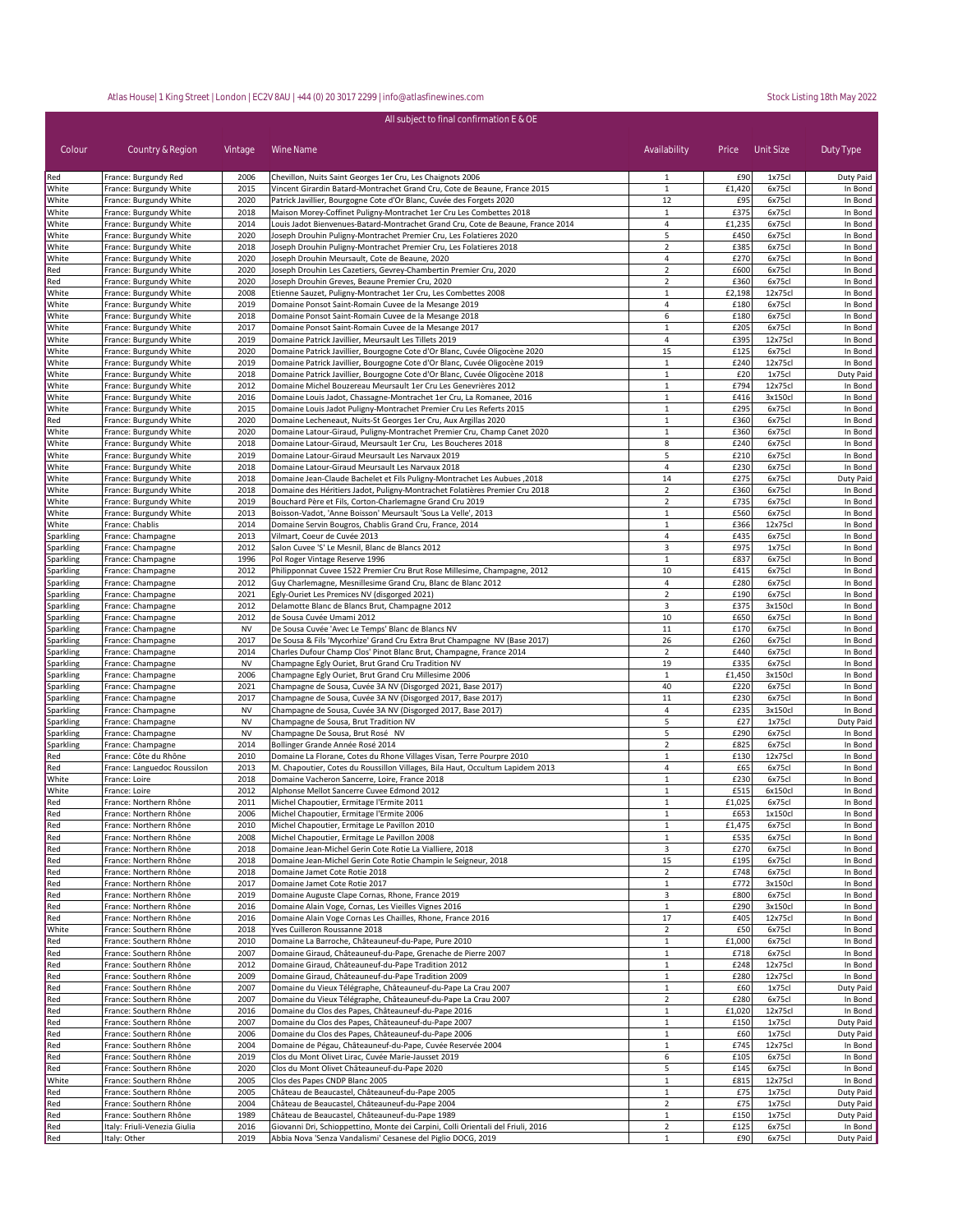| All subject to final confirmation E & OE |                                    |              |                                                                                                                      |                                  |              |                   |                    |  |
|------------------------------------------|------------------------------------|--------------|----------------------------------------------------------------------------------------------------------------------|----------------------------------|--------------|-------------------|--------------------|--|
| Colour                                   | Country & Region                   | Vintage      | Wine Name                                                                                                            | Availability                     | Price        | Unit Size         | Duty Type          |  |
| Red                                      | Italy: Piedmont                    | 2013         | Vietti, Villero, Barolo Riserva 2013                                                                                 | 1                                | £1,000       | 3x75cl            | In Bond            |  |
| Red                                      | Italy: Piedmont                    | 2017         | Vietti, Rocche, Barolo 2017                                                                                          | $\mathbf{1}$                     | £515         | 1x300cl           | In Bond            |  |
| Red<br>Red                               | Italy: Piedmont<br>Italy: Piedmont | 2017<br>2016 | Vietti, Rocche, Barolo 2017<br>Vietti, Rocche, Barolo 2016                                                           | 3<br>$\mathbf{1}$                | £725<br>£800 | 6x75cl<br>1x150cl | In Bond<br>In Bond |  |
| Red                                      | Italy: Piedmont                    | 2017         | Vietti, Ravera, Barolo 2017                                                                                          | $\mathbf{1}$                     | £495         | 1x300cl           | In Bond            |  |
| Red                                      | Italy: Piedmont                    | 2017         | Vietti, Ravera, Barolo 2017                                                                                          | 5                                | £670         | 6x75cl            | In Bond            |  |
| Red                                      | Italy: Piedmont                    | 2014         | Vietti, Ravera, Barolo 2014                                                                                          | $\mathbf{1}$                     | £580         | 6x75cl            | In Bond            |  |
| Red<br>Red                               | Italy: Piedmont<br>Italy: Piedmont | 2012<br>2012 | Vietti, Ravera, Barolo 2012<br>Vietti, Ravera, Barolo 2012                                                           | $\mathbf{1}$<br>4                | £218<br>£750 | 1x150cl<br>6x75cl | In Bond<br>In Bond |  |
| Red                                      | Italy: Piedmont                    | 2011         | Vietti, Ravera, Barolo 2011                                                                                          | $\overline{4}$                   | £865         | 6x75cl            | In Bond            |  |
| Red                                      | Italy: Piedmont                    | 2017         | Vietti, Nebbiolo, Perbacco 2017                                                                                      | $\mathbf{1}$                     | £155         | 1x500cl           | In Bond            |  |
| Red                                      | Italy: Piedmont                    | 2015         | Vietti, Nebbiolo, Perbacco 2015                                                                                      | 9                                | £100         | 6x75cl            | In Bond            |  |
| Red                                      | Italy: Piedmont                    | 2017         | Vietti, Lazzarito, Barolo 2017                                                                                       | 1                                | £495         | 1x300cl           | In Bond            |  |
| Red<br>Red                               | Italy: Piedmont<br>Italy: Piedmont | 2017<br>2015 | Vietti, Lazzarito, Barolo 2017<br>Vietti, Lazzarito, Barolo 2015                                                     | 15<br>$\overline{2}$             | £670<br>£665 | 6x75cl<br>6x75cl  | In Bond<br>In Bond |  |
| Red                                      | Italy: Piedmont                    | 2014         | Vietti, Lazzarito, Barolo 2014                                                                                       | 14                               | £580         | 6x75cl            | In Bond            |  |
| Red                                      | Italy: Piedmont                    | 2013         | Vietti, Lazzarito, Barolo 2013                                                                                       | $\overline{2}$                   | £350         | 3x75cl            | In Bond            |  |
| Red                                      | Italy: Piedmont                    | 2012         | Vietti, Lazzarito, Barolo 2012                                                                                       | 3                                | £589         | 6x75cl            | In Bond            |  |
| Red                                      | Italy: Piedmont                    | 2011         | Vietti, Lazzarito, Barolo 2011                                                                                       | $\overline{2}$                   | £600         | 6x75cl            | In Bond            |  |
| Red<br>Red                               | Italy: Piedmont<br>Italy: Piedmont | 2017<br>2017 | Vietti, Brunate, Barolo 2017<br>Vietti, Brunate, Barolo 2017                                                         | $\mathbf{1}$<br>8                | £495<br>£670 | 1x300cl<br>6x75cl | In Bond<br>In Bond |  |
| Red                                      | Italy: Piedmont                    | 2012         | Vietti, Brunate, Barolo 2012                                                                                         | 10                               | £663         | 6x75cl            | In Bond            |  |
| Red                                      | Italy: Piedmont                    | 2017         | Vietti, Barolo Castiglione DOCG 2017                                                                                 | 30                               | £180         | 6x75cl            | In Bond            |  |
| Red                                      | Italy: Piedmont                    | 2014         | Vietti, Barolo Castiglione DOCG 2014                                                                                 | 13                               | £190         | 6x75cl            | In Bond            |  |
| Red                                      | Italy: Piedmont                    | 2013         | Vietti, Barolo Castiglione DOCG 2013                                                                                 | 9                                | £220         | 6x75cl            | In Bond            |  |
| Red<br>Red                               | Italy: Piedmont<br>Italy: Piedmont | 2010<br>2015 | Vietti, Barolo Castiglione DOCG 2010<br>Vietti, Barbera D'Asti, La Crena 2015                                        | $\mathbf{1}$<br>$\overline{4}$   | £337<br>£170 | 6x75cl<br>6x75cl  | In Bond<br>In Bond |  |
| Red                                      | Italy: Piedmont                    | 2012         | Vietti, Barbera D'Asti, La Crena 2012                                                                                | 3                                | £215         | 6x75cl            | In Bond            |  |
| Red                                      | Italy: Piedmont                    | 2017         | Vietti, Barbaresco Masseria 2017                                                                                     | 20                               | £275         | 6x75cl            | In Bond            |  |
| Red                                      | Italy: Piedmont                    | 2015         | Vietti, Barbaresco Masseria 2015                                                                                     | 17                               | £270         | 6x75cl            | In Bond            |  |
| Red                                      | Italy: Piedmont                    | 2016         | Vietti Barolo Ravera 2016                                                                                            | $\mathbf{1}$                     | £510         | 1x150cl           | In Bond            |  |
| White                                    | Italy: Piedmont                    | 2019         | Terlano Pinot Bianco Riserva Vorberg 2019                                                                            | 21                               | £170         | 6x75cl            | In Bond            |  |
| Red<br>Red                               | Italy: Piedmont<br>Italy: Piedmont | 2017<br>2016 | Stefano Corino Barolo Roncaglie, Barolo DOCG, Italy 2017<br>Stefano Corino Barolo Roncaglie, Barolo DOCG, Italy 2016 | 5<br>8                           | £195<br>£200 | 6x75cl<br>6x75cl  | In Bond<br>In Bond |  |
| Red                                      | Italy: Piedmont                    | 2015         | Sandrone, Barolo Vite Talin 2015                                                                                     | $\mathbf{1}$                     | £235         | 1x75cl            | In Bond            |  |
| Red                                      | Italy: Piedmont                    | 2007         | Roberto Voerzio, Borolo DOCG, La Serra 2007                                                                          | $\mathbf{1}$                     | £1,870       | 12x75cl           | In Bond            |  |
| Red                                      | Italy: Piedmont                    | 2008         | Roberto Voerzio, Barolo DOCG, Brunate 2008                                                                           | $\mathbf 1$                      | £2,895       | 12x75cl           | In Bond            |  |
| Red                                      | Italy: Piedmont                    | 2011         | Roberto Voerzio Merlot Vigneto Fontanazza Pissotta Langhe, Piedmont, Italy 2011                                      | $\overline{2}$                   | £510         | 6x75cl            | In Bond            |  |
| Red<br>Red                               | Italy: Piedmont<br>Italy: Piedmont | 2010<br>2012 | Roberto Voerzio Merlot Vigneto Fontanazza Pissotta Langhe, Piedmont, Italy 2010<br>Roagna, Barolo Pira DOCG 2012     | $\overline{2}$<br>12             | £549<br>£405 | 6x75cl<br>6x75cl  | In Bond<br>In Bond |  |
| Red                                      | Italy: Piedmont                    | 2014         | Roagna, Barbaresco Asili VV DOCG, Italy 2014                                                                         | $\mathbf{1}$                     | £925         | 6x75cl            | In Bond            |  |
| Red                                      | Italy: Piedmont                    | 2014         | Roagna Barbaresco Montefico VV 2014                                                                                  | 1                                | £880         | 6x75cl            | In Bond            |  |
| Red                                      | Italy: Piedmont                    | 2017         | Renato Corino, Barolo Rocche dell' Annunziata DOCG 2017                                                              | 13                               | £235         | 6x75cl            | In Bond            |  |
| Red                                      | Italy: Piedmont                    | 2015         | Renato Corino, Barolo Rocche dell' Annunziata DOCG 2015                                                              | 3                                | £230         | 6x75cl            | In Bond            |  |
| Red                                      | Italy: Piedmont                    | 2014         | Renato Corino, Barolo Rocche dell' Annunziata DOCG 2014                                                              | 6                                | £240         | 6x75cl            | In Bond            |  |
| Red<br>Red                               | Italy: Piedmont<br>Italy: Piedmont | 2011<br>2016 | Renato Corino, Barolo Rocche dell' Annunziata DOCG 2011<br>Renato Corino, Barolo DOCG 2016                           | $\mathbf{1}$<br>$11\,$           | £290<br>£140 | 6x75cl<br>6x75cl  | In Bond<br>In Bond |  |
| Red                                      | Italy: Piedmont                    | 2014         | Produttori del Barbaresco Ovello 2014                                                                                | $\overline{2}$                   | £270         | 6x75cl            | In Bond            |  |
| Red                                      | Italy: Piedmont                    | 2011         | Produttori del Barbaresco 'Barbaresco DOCG', 2011                                                                    | $\mathbf{1}$                     | £270         | 12x75cl           | In Bond            |  |
| Red                                      | Italy: Piedmont                    | 2014         | Produttori Assortment Case (9 bottles) 2014                                                                          | $\overline{4}$                   | £460         | 9x75cl            | In Bond            |  |
| Red                                      | Italy: Piedmont                    | 2010<br>2016 | Poderi Aldo Conterno Barolo DOCG 2010<br>Parusso Armando Mariondino, Barolo DOCG, Italy 2016                         | $\overline{2}$<br>12             | £446<br>£240 | 6x75cl<br>6x75cl  | In Bond<br>In Bond |  |
| Red<br>Red                               | Italy: Piedmont<br>Italy: Piedmont | 2011         | Paitin di Pasquero-Elia 'Vecchie Vigne' Sori Paitin, Barbaresco DOCG, Italy 2011                                     | $\mathbf{1}$                     | £317         | 6x75cl            | In Bond            |  |
| Red                                      | Italy: Piedmont                    | 2010         | Paitin di Pasquero-Elia 'Vecchie Vigne' Sori Paitin, Barbaresco DOCG, Italy 2010                                     | $\mathbf{1}$                     | £297         | 6x75cl            | In Bond            |  |
| Red                                      | Italy: Piedmont                    | 2014         | Nervi Valferana, Gattinara DOCG 2014                                                                                 | 12                               | £340         | 6x75cl            | In Bond            |  |
| Rosé                                     | Italy: Piedmont                    | 2018         | Nervi Rosa Coste della Sesia, Piedmont 2018                                                                          | $\mathbf{1}$                     | £160         | 12x75cl           | In Bond            |  |
| Red                                      | Italy: Piedmont<br>Italy: Piedmont | 2014<br>2018 | Nervi Molsino, Gattinara DOCG 2014                                                                                   | 9<br>$\mathbf{1}$                | £340<br>£235 | 6x75cl<br>6x75cl  | In Bond<br>In Bond |  |
| Red<br>Red                               | Italy: Piedmont                    | 2017         | Nervi Gattinara DOCG, Piedmont 2018<br>Nervi Gattinara DOCG, Piedmont 2017                                           | $\overline{2}$                   | £150         | 6x75cl            | In Bond            |  |
| Rosé                                     | Italy: Piedmont                    | 2020         | Nervi (Conterno) Il Rosato 2020                                                                                      | 5                                | £85          | 6x75cl            | In Bond            |  |
| Rosé                                     | Italy: Piedmont                    | 2019         | Nervi (Conterno) Il Rosato 2019                                                                                      | $\overline{2}$                   | £20          | 1x75cl            | In Bond            |  |
| Rosé                                     | Italy: Piedmont                    | 2019         | Nervi (Conterno) Il Rosato 2019                                                                                      | 19                               | £85          | 6x75cl            | In Bond            |  |
| Red                                      | Italy: Piedmont                    | 2014<br>2013 | Massolino, Barolo, Vigna Rionda Riserva 2014<br>Marchesi di Gresy, Barbaresco, Camp Gros Martinenga 2013             | 3                                | £595<br>£440 | 6x75cl<br>6x75cl  | In Bond<br>In Bond |  |
| Red<br>Red                               | Italy: Piedmont<br>Italy: Piedmont | 2015         | Marchesi di Gresy Barbaresco Martinenga 2015                                                                         | 4<br>10                          | £255         | 6x75cl            | In Bond            |  |
| Red                                      | Italy: Piedmont                    | 2014         | Marchesi di Gresy Barbaresco Gaiun 2014                                                                              | 5                                | £525         | 6x75cl            | In Bond            |  |
| Red                                      | Italy: Piedmont                    | 2019         | Luciano Sandrone, Valmaggiore Nebbiolo 2019                                                                          | 11                               | £110         | 6x75cl            | In Bond            |  |
| Red                                      | Italy: Piedmont                    | 2018         | Luciano Sandrone, Valmaggiore Nebbiolo 2018                                                                          | 31                               | £120         | 6x75cl            | In Bond            |  |
| Red                                      | Italy: Piedmont                    | 2014         | Luciano Sandrone, Valmaggiore Nebbiolo 2014                                                                          | $\overline{2}$                   | £35          | 1x75cl            | In Bond            |  |
| Red<br>Red                               | Italy: Piedmont<br>Italy: Piedmont | 2014<br>2020 | Luciano Sandrone, Valmaggiore Nebbiolo 2014<br>Luciano Sandrone, Dolcetto d'Alba 2020                                | $\mathbf{1}$<br>15               | £175<br>£65  | 6x75cl<br>6x75cl  | In Bond<br>In Bond |  |
| Red                                      | Italy: Piedmont                    | 2019         | Luciano Sandrone, Dolcetto d'Alba 2019                                                                               | 13                               | £60          | 6x75cl            | In Bond            |  |
| Red                                      | Italy: Piedmont                    | 2015         | Luciano Sandrone, Barolo, Le Vigne 2015                                                                              | $\overline{4}$                   | £470         | 6x75cl            | In Bond            |  |
| Red                                      | Italy: Piedmont                    | 2019         | Luciano Sandrone, Barbera d'Alba 2019                                                                                | 12                               | £100         | 6x75cl            | In Bond            |  |
| Red                                      | Italy: Piedmont                    | 2018         | Luciano Sandrone, Barbera d'Alba 2018                                                                                | $\overline{4}$                   | £15          | 1x75cl            | Duty Paid          |  |
| Red                                      | Italy: Piedmont                    | 2018         | Luciano Sandrone, Barbera d'Alba 2018                                                                                | 12                               | £104         | 6x75cl            | In Bond            |  |
| Red<br>Red                               | Italy: Piedmont<br>Italy: Piedmont | 2016<br>2019 | La Ca Nova Barbaresco, Montefico DOCG, Italy 2016<br>La Ca Nova Barbaresco DOCG, Piedmont, Italy 2019                | $\mathbf{1}$<br>$\overline{2}$   | £260<br>£115 | 6x75cl<br>6x75cl  | In Bond<br>In Bond |  |
| Red                                      | Italy: Piedmont                    | 2018         | La Ca Nova Barbaresco DOCG, Piedmont, Italy 2018                                                                     | 8                                | £110         | 6x75cl            | In Bond            |  |
| Red                                      | Italy: Piedmont                    | 2017         | La Ca Nova Barbaresco DOCG, Piedmont, Italy 2017                                                                     | $11\,$                           | £110         | 6x75cl            | In Bond            |  |
| Red                                      | Italy: Piedmont                    | 2012         | Giuseppe Rinaldi 'Tre Tine', Barolo DOCG 2012                                                                        | 5                                | £2,426       | 12x75cl           | In Bond            |  |
| Red                                      | Italy: Piedmont                    | 2012         | Giuseppe Rinaldi Brunate, Barolo DOCG 2012                                                                           | 3                                | £3,210       | 12x75cl           | In Bond            |  |
| Red<br>Red                               | Italy: Piedmont<br>Italy: Piedmont | 2017<br>2015 | Giuseppe Cortese Rabaja, Barbaresco DOCG, Italy 2017<br>Giuseppe Cortese Barbaresco Rabaja Riserva DOCG, Mixed Case  | $\overline{2}$<br>$\overline{2}$ | £195<br>£600 | 6x75cl<br>6x75cl  | In Bond<br>In Bond |  |
|                                          |                                    |              |                                                                                                                      |                                  |              |                   |                    |  |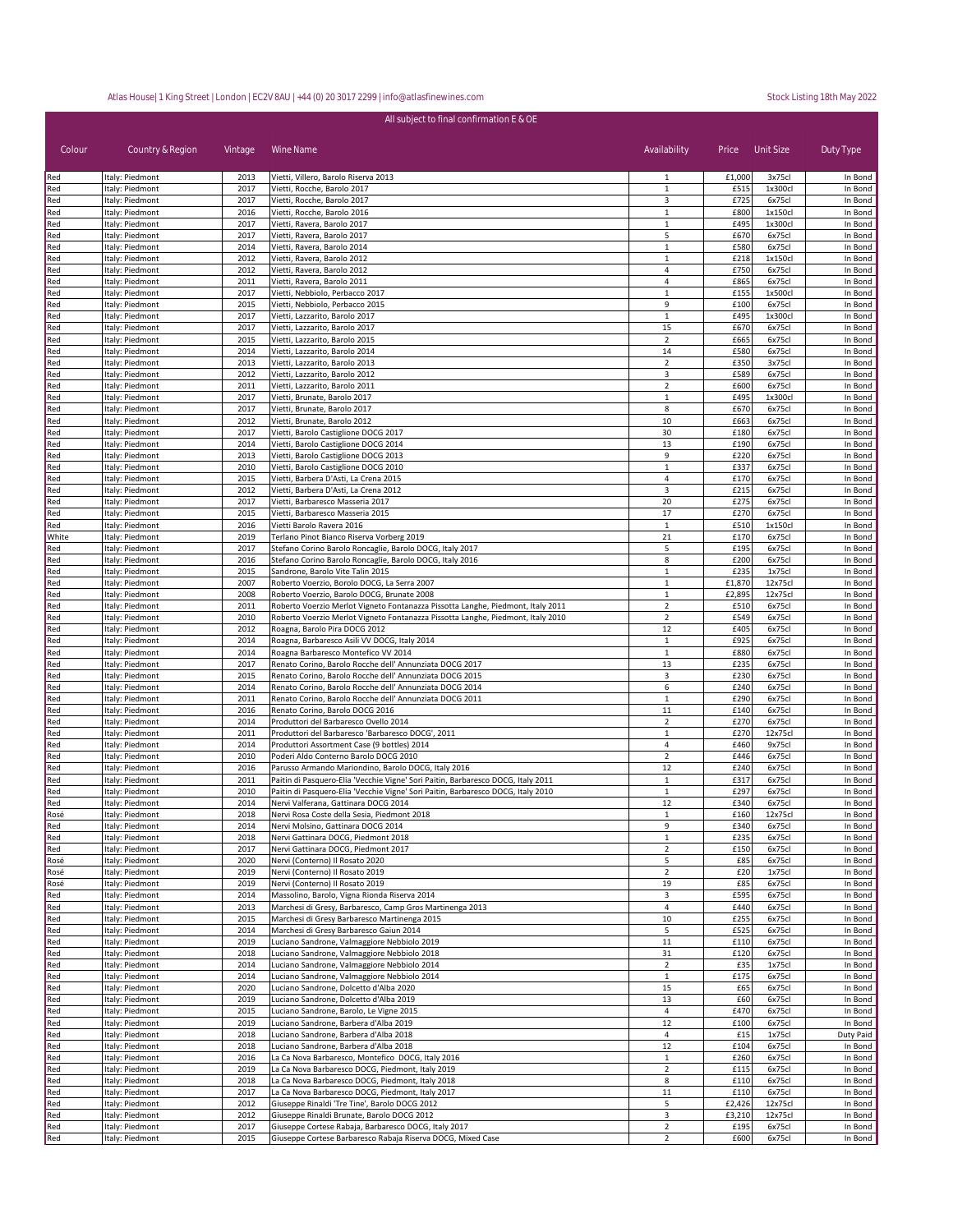| All subject to final confirmation E & OE |                                    |              |                                                                                                                                    |                                  |                |                   |                    |  |
|------------------------------------------|------------------------------------|--------------|------------------------------------------------------------------------------------------------------------------------------------|----------------------------------|----------------|-------------------|--------------------|--|
| Colour                                   | Country & Region                   | Vintage      | Wine Name                                                                                                                          | Availability                     | Price          | Unit Size         | Duty Type          |  |
| Red                                      | Italy: Piedmont                    | 2015         | Giovanni Rosso, Barolo, Serra 2015                                                                                                 | 10                               | £287           | 6x75cl            | In Bond            |  |
| Red                                      | Italy: Piedmont                    | 2015         | Giovanni Rosso, Barolo, Cerretta 2015                                                                                              | $\overline{2}$                   | £332           | 6x75cl            | In Bond            |  |
| Red                                      | Italy: Piedmont                    | 2010         | Giacomo Fenocchio, Barolo, Cannubi 2010                                                                                            | $\mathbf{1}$                     | £270           | 6x75cl            | In Bond            |  |
| Red                                      | Italy: Piedmont                    | 2010         | Giacomo Fenocchio Barolo Villero, Barolo DOCG 2010                                                                                 | 1                                | £312           | 6x75cl            | In Bond            |  |
| Red                                      | Italy: Piedmont                    | 2017         | Giacomo Conterno, Barolo, Francia 2017                                                                                             | $\overline{2}$                   | £1,150         | 6x75cl            | In Bond            |  |
| Red                                      | Italy: Piedmont                    | 2017         | Giacomo Conterno, Barolo, Cerretta 2017                                                                                            | $\overline{2}$                   | £1,300         | 6x75cl            | In Bond            |  |
| Red                                      | Italy: Piedmont                    | 2016         | Giacomo Conterno, Barolo, Cerretta 2016                                                                                            | $\mathbf{1}$                     | £1,200         | 6x75cl            | In Bond            |  |
| Red                                      | Italy: Piedmont<br>Italy: Piedmont | 2011<br>2009 | Giacomo Conterno, Barolo, Cerretta 2011                                                                                            | $\overline{2}$<br>5              | £1,819<br>£960 | 12x75cl<br>6x75cl | In Bond            |  |
| Red<br>Red                               | Italy: Piedmont                    | 2008         | Giacomo Conterno, Barolo, Cascina Francia 2009<br>Giacomo Conterno, Barolo, Cascina Francia 2008                                   | $\overline{2}$                   | £1,254         | 6x75cl            | In Bond<br>In Bond |  |
| Red                                      | Italy: Piedmont                    | 2008         | Giacomo Conterno, Barolo, Cascina Francia 2008                                                                                     | 3                                | £2,985         | 12x75cl           | In Bond            |  |
| Red                                      | Italy: Piedmont                    | 2005         | Giacomo Conterno, Barolo, Cascina Francia 2005                                                                                     | 3                                | £2,213         | 12x75cl           | In Bond            |  |
| Red                                      | Italy: Piedmont                    | 2004         | Giacomo Conterno, Barolo, Cascina Francia 2004                                                                                     | $\overline{2}$                   | £1,752         | 6x75cl            | In Bond            |  |
| Red                                      | Italy: Piedmont                    | 2017         | Giacomo Conterno, Barolo, Arione 2017                                                                                              | $\overline{2}$                   | £1,150         | 6x75cl            | In Bond            |  |
| Red                                      | Italy: Piedmont                    | 2018         | Giacomo Conterno, Barbera d'Alba, Cascina Francia 2015                                                                             | 5                                | £210           | 6x75cl            | In Bond            |  |
| Red                                      | Italy: Piedmont                    | 2016         | Germano Ettore, Lazzarito Riserva, Barolo DOCG 2016                                                                                | 20                               | £360           | 6x75cl            | In Bond            |  |
| Red                                      | Italy: Piedmont                    | 2018         | Germano Ettore Barolo Prapo, Barolo DOCG, Italy 2018                                                                               | 5                                | £220           | 6x75cl            | In Bond            |  |
| Red                                      | Italy: Piedmont                    | 2004         | Gaja Langhe Sori Tildin 2004                                                                                                       | $\mathbf{1}$                     | £1,625         | 6x75cl            | In Bond            |  |
| Red                                      | Italy: Piedmont                    | 2015         | G.D. Vajra, Barolo, Albe 2015                                                                                                      | 6                                | £190           | 6x75cl            | In Bond            |  |
| Red                                      | Italy: Piedmont                    | 2014         | G.D. Vajra, Barolo, Albe 2014                                                                                                      | $\overline{2}$                   | £185           | 6x75cl            | In Bond            |  |
| Red                                      | Italy: Piedmont                    | 2017         | G.D. Vajra Ravera, Barolo DOCG 2017                                                                                                | 9                                | £295           | 6x75cl            | In Bond            |  |
| Red                                      | Italy: Piedmont                    | 2015         | G.D. Vajra Ravera, Barolo DOCG 2015                                                                                                | 6                                | £300           | 6x75cl            | In Bond            |  |
| Red                                      | Italy: Piedmont                    | 2014         | G.D. Vajra Ravera, Barolo DOCG 2014                                                                                                | 12                               | £270           | 6x75cl            | In Bond            |  |
| Red                                      | Italy: Piedmont                    | 2018         | G.D. Vajra Langhe Nebbiolo, Piedmont, Italy 2018                                                                                   | $\mathbf 1$                      | £90            | 6x75cl            | In Bond            |  |
| Red                                      | Italy: Piedmont                    | 2016         | G.D. Vajra 'Coste di Rose', Barolo DOCG, Italy 2016                                                                                | 1                                | £275           | 6x75cl            | In Bond            |  |
| Red                                      | Italy: Piedmont                    | 2015         | G.D. Vajra Bricco delle Viole, Barolo DOCG 2015                                                                                    | 5                                | £340           | 6x75cl            | In Bond            |  |
| Red                                      | Italy: Piedmont                    | 2014         | G.D. Vajra Bricco delle Viole, Barolo DOCG 2014                                                                                    | $\mathbf{1}$                     | £325           | 6x75cl            | In Bond            |  |
| Red                                      | Italy: Piedmont                    | 2013         | G.D. Vajra Bricco delle Viole, Barolo DOCG 2013                                                                                    | $\mathbf{1}$                     | £450           | 6x75cl            | In Bond            |  |
| Red                                      | Italy: Piedmont                    | 2017         | Fratelli Alessandria Barolo San Lorenzo, Barolo DOCG, Italy 2017                                                                   | 3                                | £290           | 6x75cl            | In Bond            |  |
| Red                                      | Italy: Piedmont                    | 2017         | Fratelli Alessandria Barolo Monvigliero, Barolo DOCG, Italy 2017                                                                   | $\mathbf 1$                      | £200           | 3x75cl            | In Bond            |  |
| Red                                      | Italy: Piedmont                    | 2017<br>2017 | Fratelli Alessandria Barolo Monvigliero, Barolo DOCG, Italy 2017<br>Fratelli Alessandria Barolo Gramolere, Barolo DOCG, Italy 2017 | $\mathbf{1}$<br>3                | £425           | 6x75cl            | In Bond            |  |
| Red<br>Red                               | Italy: Piedmont<br>Italy: Piedmont | 2017         | Fratelli Alessandria Barolo DOCG, 2017                                                                                             | 10                               | £250<br>£175   | 6x75cl<br>6x75cl  | In Bond<br>In Bond |  |
| Red                                      | Italy: Piedmont                    | 2015         | Francesco Rinaldi & Figli Cannubi, Barolo DOCG, Italy 2015                                                                         | $\overline{2}$                   | £208           | 6x75cl            | In Bond            |  |
| Red                                      | Italy: Piedmont                    | 2015         | Francesco Rinaldi & Figli Brunate, Barolo DOCG, Italy 2015                                                                         | $\overline{2}$                   | £198           | 6x75cl            | In Bond            |  |
| Red                                      | Italy: Piedmont                    | 2005         | Falletto di Bruno Giacosa, Barolo Rocche 2005                                                                                      | $\overline{2}$                   | £1,327         | 6x75cl            | In Bond            |  |
| Red                                      | Italy: Piedmont                    | 2012         | Elvio Cogno, Barolo, Ravera DOCG 2012                                                                                              | $\overline{2}$                   | £230           | 6x75cl            | In Bond            |  |
| Red                                      | Italy: Piedmont                    | 2015         | Elio Sandri Cascina Disa 'Perno', 2015                                                                                             | 3                                | £250           | 6x75cl            | In Bond            |  |
| Red                                      | Italy: Piedmont                    | 2020         | Elio Sandri Cascina Disa Langhe Nebbiolo, 2020                                                                                     | 4                                | £165           | 6x75cl            | In Bond            |  |
| Red                                      | Italy: Piedmont                    | 2010         | Elio Grasso, Barolo, Ginestra Vigna Casa Maté 2010                                                                                 | $\mathbf{1}$                     | £450           | 6x75cl            | In Bond            |  |
| Red                                      | Italy: Piedmont                    | 2017         | Elio Grasso, Barolo, Ginestra Casa Maté 2017                                                                                       | $\overline{2}$                   | £300           | 6x75cl            | In Bond            |  |
| Red                                      | Italy: Piedmont                    | 2013         | Elio Grasso, Barolo Riserva Rüncot 2013                                                                                            | 3                                | £1,200         | 6x75cl            | In Bond            |  |
| Red                                      | Italy: Piedmont                    | 2017         | Elio Grasso Vigna Martina Barbera d'Alba, Piedmont 2017                                                                            | 19                               | £120           | 6x75cl            | In Bond            |  |
| Red                                      | Italy: Piedmont                    | 2010         | Elio Altare Arborina Langhe 2010                                                                                                   | $\mathbf{1}$                     | £495           | 6x75cl            | In Bond            |  |
| Red                                      | Italy: Piedmont                    | 2017         | E. Pira e Figli, Chiara Boschis, Via Nuova, Barolo 2017                                                                            | 11                               | £295           | 6x75cl            | In Bond            |  |
| Red                                      | Italy: Piedmont                    | 2010         | E. Pira e Figli, Chiara Boschis, Via Nuova, Barolo 2010                                                                            | 5                                | £675           | 6x75cl            | In Bond            |  |
| Red                                      | Italy: Piedmont                    | 2010         | E. Pira e Figli, Chiara Boschis, Mosconi, Barolo 2010                                                                              | $\mathbf 1$                      | £376           | 6x75cl            | In Bond            |  |
| Red                                      | Italy: Piedmont                    | 2017         | E. Pira e Figli, Chiara Boschis, Cannubi, Barolo 2017                                                                              | 5                                | £350           | 6x75cl            | In Bond            |  |
| Red                                      | Italy: Piedmont                    | 2015         | E. Pira e Figli, Chiara Boschis, Cannubi, Barolo 2015                                                                              | $\mathbf{1}$                     | £436           | 6x75cl            | In Bond            |  |
| Red                                      | Italy: Piedmont                    | 2017         | E. Pira & Figli Chiara Boschis Mosconi, Barolo DOCG, Italy 2017                                                                    | 8                                | £280           | 6x75cl            | In Bond            |  |
| Red                                      | Italy: Piedmont                    | 2008         | Conterno Fantino, Barolo Vigna Gris 2008                                                                                           | $\mathbf{1}$                     | £646           | 12x75cl           | In Bond            |  |
| Red                                      | Italy: Piedmont                    | 2016         | Ceretto Bricco Rocche, Barolo DOCG, Italy 2016                                                                                     | 1                                | £891           | 6x75cl            | In Bond            |  |
| Red                                      | Italy: Piedmont                    | 2011         | Cavallotto, Barolo Riserva Bricco Boschis, Vigna San Guiseppe 2011                                                                 | 3                                | £440<br>£913   | 6x75cl<br>12x75cl | In Bond            |  |
| Red<br>Red                               | Italy: Piedmont                    | 2004<br>2011 | Cavallotto Barolo Bricco Boschis 2004<br>Cappellano Otin Fiorin Pie Rupestris 2011                                                 | $1\,$<br>$1\,$                   | £1,054         | 6x75cl            | In Bond<br>In Bond |  |
| Red                                      | Italy: Piedmont<br>Italy: Piedmont | 2012         | Cappellano Nebiolo d'Alba, Piedmont, Italy 2012                                                                                    | 1                                | £805           | 12x75cl           | In Bond            |  |
| White                                    | Italy: Piedmont                    | 2016         | Cantina Terlano, Terlaner Nova Domus Riserva 2016                                                                                  | $\overline{2}$                   | £495           | 6x150cl           | In Bond            |  |
| Red                                      | Italy: Piedmont                    | 2012         | Cantina del Pino, Barbaresco Ovello 2012                                                                                           | 1                                | £188           | 6x75cl            | In Bond            |  |
| Red                                      | Italy: Piedmont                    | 2017         | Brovia, Barolo, Ca Mia 2017                                                                                                        | 9                                | £335           | 6x75cl            | In Bond            |  |
| Red                                      | Italy: Piedmont                    | 2010         | Brovia, Barolo, Ca Mia 2010                                                                                                        | $\mathbf{1}$                     | £890           | 6x75cl            | In Bond            |  |
| Red                                      | Italy: Piedmont                    | 2010         | Brovia, Barolo, Ca Mia 2010                                                                                                        | $\mathbf{1}$                     | £1,764         | 12x75cl           | In Bond            |  |
| Red                                      | Italy: Piedmont                    | 2017         | Brovia Villero, Barolo DOCG, Italy 2017                                                                                            | 9                                | £335           | 6x75cl            | In Bond            |  |
| Red                                      | Italy: Piedmont                    | 2017         | Brovia Rocche di Castiglione, Barolo DOCG, Italy 2017                                                                              | 9                                | £335           | 6x75cl            | In Bond            |  |
| Red                                      | Italy: Piedmont                    | 2017         | Brovia Barolo DOCG, Piedmont, Italy 2017                                                                                           | 9                                | £170           | 6x75cl            | In Bond            |  |
| Red                                      | Italy: Piedmont                    | 2016         | Brovia Barolo DOCG, Piedmont, Italy 2016                                                                                           | 20                               | £250           | 6x75cl            | In Bond            |  |
| Red                                      | Italy: Piedmont                    | 2016         | Brovia Barolo DOCG, Piedmont, Italy 2016                                                                                           | $\mathbf{1}$                     | £440           | 12x75cl           | In Bond            |  |
| Red                                      | Italy: Piedmont                    | 2015         | Brovia Barolo DOCG, Piedmont, Italy 2015                                                                                           | 11                               | £195           | 6x75cl            | In Bond            |  |
| Red                                      | Italy: Piedmont                    | 2009         | Brezza Sarmassa, Barolo DOCG, Italy, 2009                                                                                          | $\mathbf{1}$                     | £559           | 12x75cl           | In Bond            |  |
| Red                                      | Italy: Piedmont                    | 2010         | Azelia di Luigi Scavino Bricco Fiasco, Barolo DOCG, Italy 2010                                                                     | 3                                | £381           | 6x75cl            | In Bond            |  |
| Red                                      | Italy: Piedmont                    | 2010         | Andrea Oberto Vigneto Brunate, Barolo DOCG, Italy, 2010                                                                            | $\mathbf{1}$                     | £257           | 6x75cl            | In Bond            |  |
| Red                                      | Italy: Sicily                      | 2016         | Tenuta delle Terre Nere, Calderare Sottana 2016                                                                                    | $\overline{2}$                   | £270           | 6x75cl            | In Bond            |  |
| Red                                      | Italy: Sicily                      | 2015         | Le Vigne di Eli Moganazzi - Volta Sciara Etna Rosso, Sicily 2015                                                                   | $\mathbf{1}$                     | £120           | 6x75cl            | In Bond            |  |
| Red                                      | Italy: Sicily                      | 2017         | Gulfi Nerobufaleffj, Nero d'Avola Sicilia IGT, 2017                                                                                | $\overline{2}$                   | £195           | 6x75cl            | In Bond            |  |
| Rosé                                     | Italy: Sicily                      | 2016         | Graci Etna Rosato, Sicily, Italy 2016                                                                                              | $\mathbf{1}$                     | £90            | 6x75cl            | In Bond            |  |
| Red                                      | Italy: Sicily                      | 2016         | Feudo Montoni 'Vrucara' Nero d'Avola Sicilia IGT, 2016                                                                             | $\mathbf{1}$                     | £155           | 6x75cl            | In Bond            |  |
| Red                                      | Italy: Sicily                      | 2018         | Feudo Montoni Vigna del Core Perricone Sicilia IGT, 2018                                                                           | 4                                | £100           | 6x75cl            | In Bond            |  |
| White                                    | Italy: Trentino Alto Adige         | 2013         | Weingut Kofererhof Sylvaner Alto Adige Valle Isarco, Trentino-Alto Adige 2013                                                      | $\mathbf{1}$                     | £130           | 6x75cl            | Duty Paid          |  |
| White                                    | Italy: Trentino Alto Adige         | 2015         | Terlano-Kellerei Terlan 'Terlaner I Primo Grande Cuvee', 2015                                                                      | $\overline{2}$                   | £620           | 3x75cl            | In Bond            |  |
| Red                                      | Italy: Tuscany                     | 2011         | Tua Rita, Redigaffi, IGT Toscana 2011                                                                                              | $\overline{2}$<br>$\overline{a}$ | £780<br>£257   | 6x75cl            | In Bond            |  |
| Red                                      | Italy: Tuscany                     | 2012<br>2020 | Tenuta Sette Ponti Podere Orma 'Orma' Bolgheri 2012<br>Tenuta San Guido, Guidalberto, Bolgheri 2020                                | 3                                | £180           | 6x75cl<br>6x75cl  | In Bond<br>In Bond |  |
| Red<br>Red                               | Italy: Tuscany<br>Italy: Tuscany   | 2019         | Tenuta San Guido, Guidalberto, Bolgheri 2019                                                                                       | 5                                | £145           | 6x75cl            | In Bond            |  |
| Red                                      | Italy: Tuscany                     | 2018         | Tenuta San Guido, Guidalberto, Bolgheri 2018                                                                                       | $\sqrt{4}$                       | £145           | 6x75cl            | In Bond            |  |
| Red                                      | Italy: Tuscany                     | 2018         | Tenuta San Guido, Guidalberto, Bolgheri 2018                                                                                       | $\mathbf{1}$                     | £165           | 1x300cl           | Duty Paid          |  |